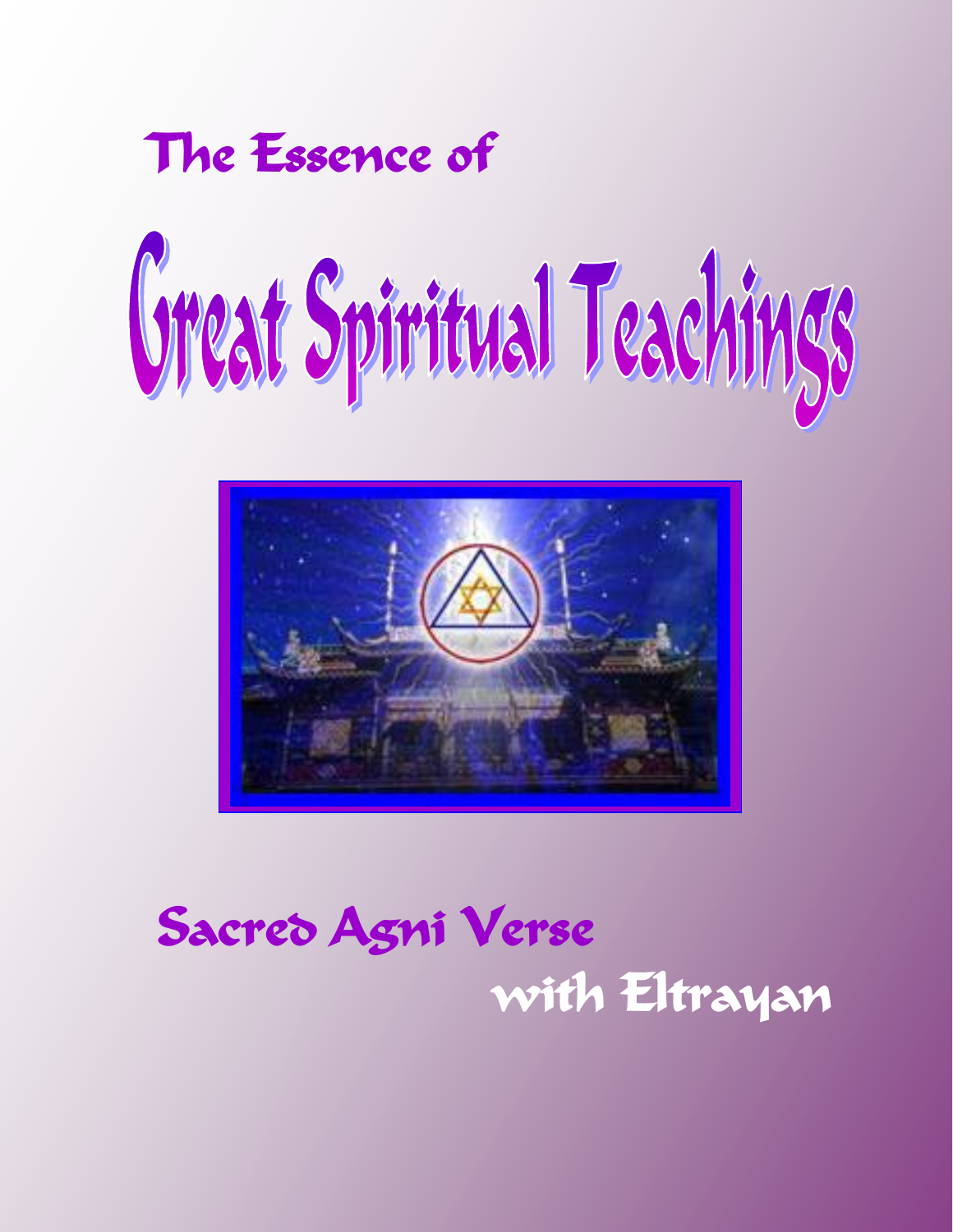# **THE ESSENCE OF GREAT SPIRITUAL TEACHINGS**



**Produced by Jasmuheen & The Self Empowerment Academy P.O. Box 1975, Noosa Heads 4567 QLD, Australia Ph/Fax: +61 7 5447 2540 First released – October 2004 ISBN: 1876341 99 8 http://www.selfempowermentacademy.com.au & http://www.jasmuheen.com/ Free e-book produced 01-10-2004 http://www.selfempowermentacademy.com.au/htm/Educational.asp#free Other e-books by Jasmuheen can be found** 

**http://www.selfempowermentacademy.com.au/htm/cia-education.asp**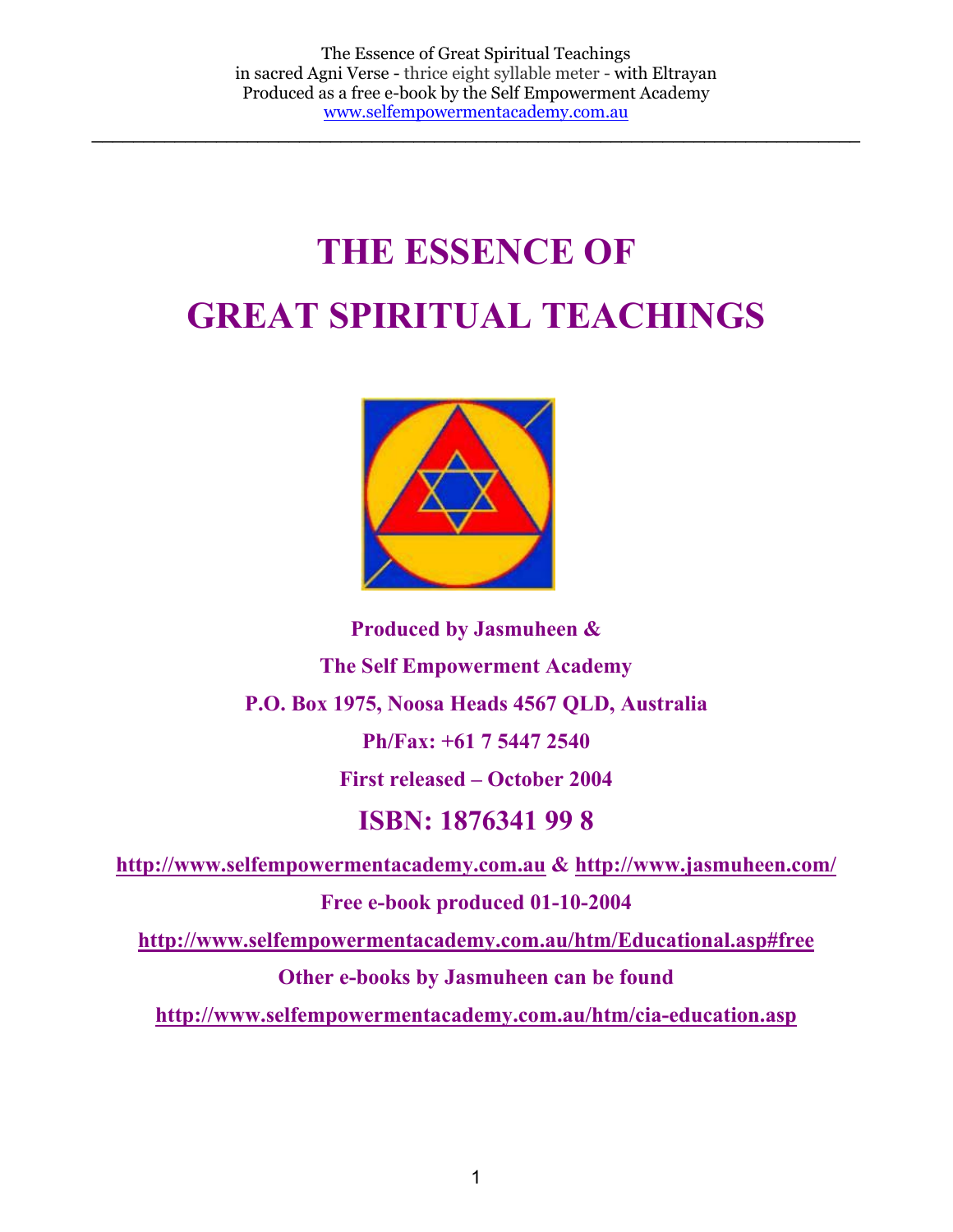# **The Essence of the Great Spiritual Teachings**

**Written in Agni verse, the Indian fire god's metre, three lines of eight syllables, which is said to be the most sacred of metres.** 



**Tao Te Ching** 

**Buddha** 

**Jesus** 

**Muhammad** 

**Confucius** 

**Krishna** 

**Kabala**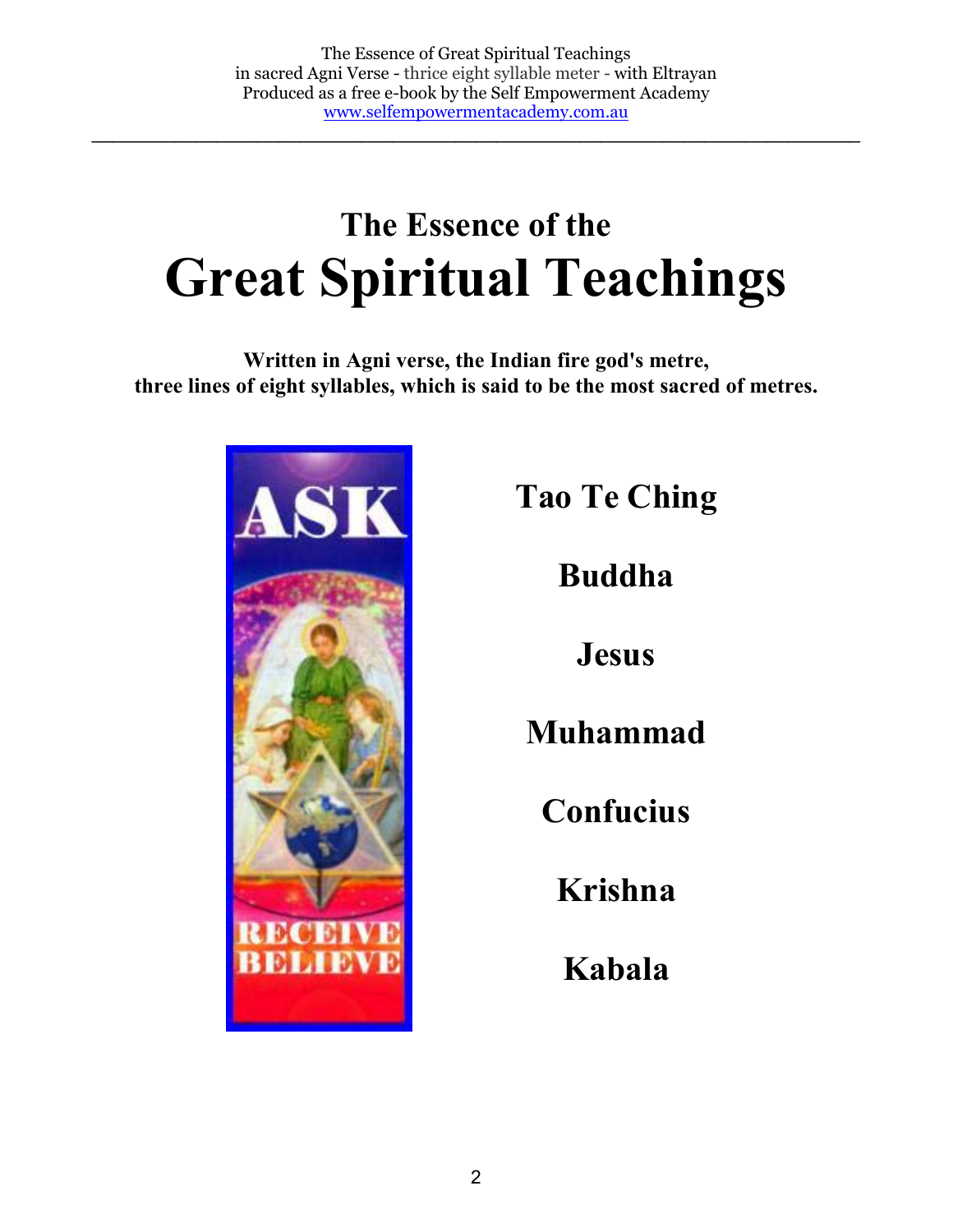## ☯ **The Tao Te Ching Verse** ☯

**Tao is unnamed, but not unknown, By singing the perfect life tone, You're drawn to the certainty zone.** 

**To live beyond death in a place, Consisting of magic and grace, Means changing to open the space.** 

**Taste the tasteless, enhance the small, To see over the garden wall, You have to stretch and stand up tall.** 

**Our feet now fit a larger boot, A novel treasure, different loot, Hung from life's tree, we're such strange fruit.** 

**Untying, rather than cutting, Asserting, but not rebutting, Golf's mentally perfect putting.** 

**Fruit always follows the flower, The higher floors in the tower, Increasing levels of power.** 



**Your humility is healthy, Moving from singular to we, Is going from poor to wealthy.** 

**Sculpture yourself with your habits, Self improvement breeds like rabbits, Advancing from monks to abbots.** 

**Heaven has armed with compassion, The innocent, charged with passion, Quality's always in fashion.** 

**Sick of being sick of sickness, Detach and become the witness, From the side you'll see the thickness.** 

**Release what you no longer need, The lightened weight is less to feed, Correct weight is correct indeed.** 

**Gardeners are needed to plant seeds, Help with the sewing of good deeds, A refuge for all those in need.**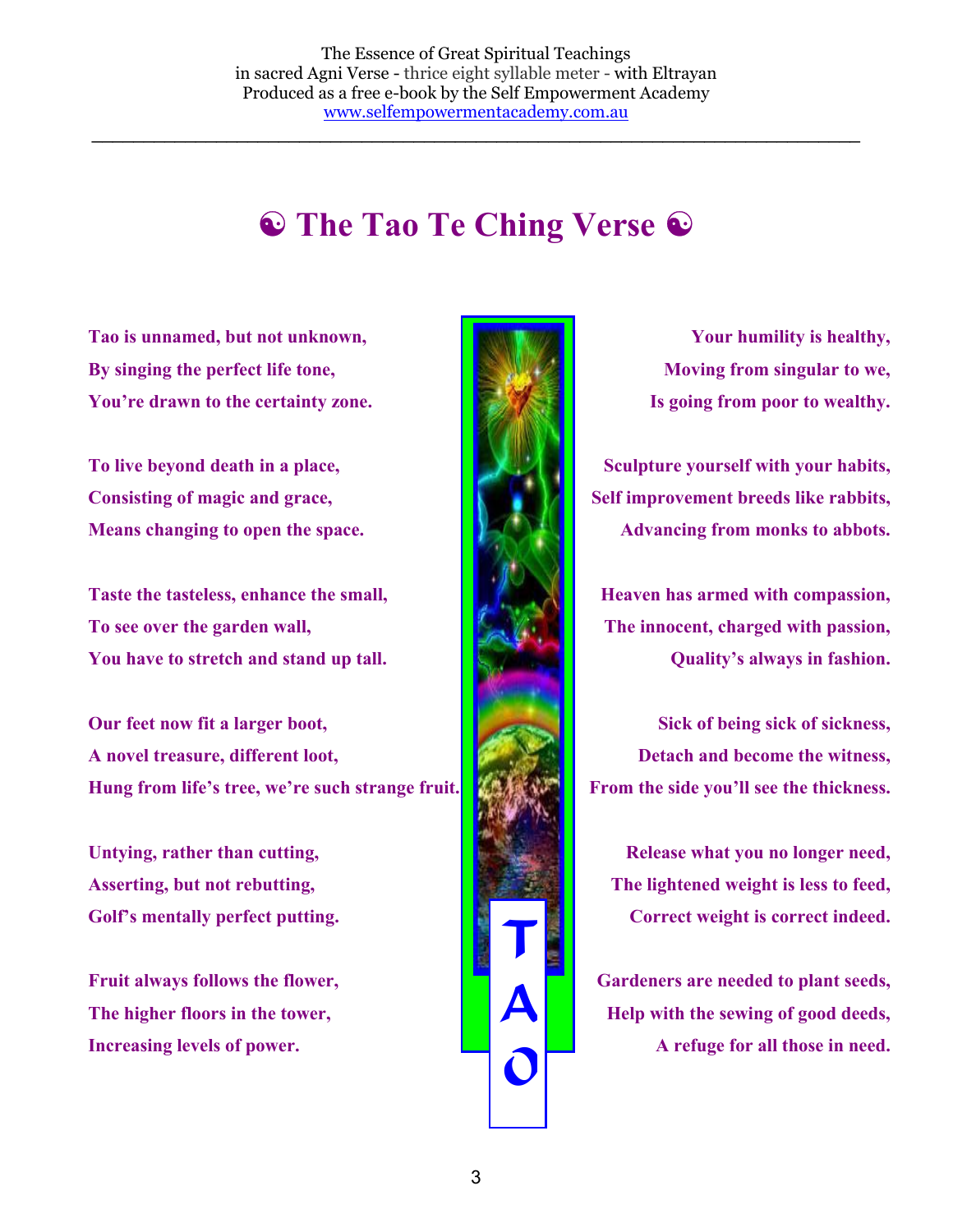\_\_\_\_\_\_\_\_\_\_\_\_\_\_\_\_\_\_\_\_\_\_\_\_\_\_\_\_\_\_\_\_\_\_\_\_\_\_\_\_\_\_\_\_\_\_\_\_\_\_\_\_\_\_\_\_\_\_\_\_\_\_\_\_\_\_\_\_\_\_\_\_\_\_

**Trees that won't yield are soon broken, Words should be quietly spoken, Next to your skin wear your token.** 

**Virtue casts its net deep and wide, By putting indulgence aside, You get or become a new bride.** 

**When complexity's barrier, Deflects a seeker's carrier, Consult the master farrier.** 

**Your self interest must be undressed, To allow access to caress, True fulfilment when you're selfless.** 

**To be answered without asking, You stroke gently, without rasping, Move from shade to bright light basking.** 

**Calm and active, no renewing, With inaction's subtle wooing, Make sure satisfaction's cooing.** 

**Unify with eternal world, From an infant shape, tightly curled, Perception's new flag is unfurled.** 



**Detachment means accepting fate, When looking for the perfect mate, Acceptance can reduce the wait.** 

> **Always consider opposites, Finite and the infinite, The view of both is exquisite.**

**To meditate and look beyond, Is in the realm of hat and wand, Biggest fish stay deep in the pond.** 

**You can't intend to not intend, No planning when you apprehend, Non-doing and doing's fine blend.** 

**Being creates everything here, Non-being provides its career, Moving between them, the seer.** 

**Movement may overcome the cold, And stillness makes the heat unfold, But stillness in movement is gold.** 

**Without looking the sage sees all, The wholeness of the Tao enthrals, No thought of self-creating walls.**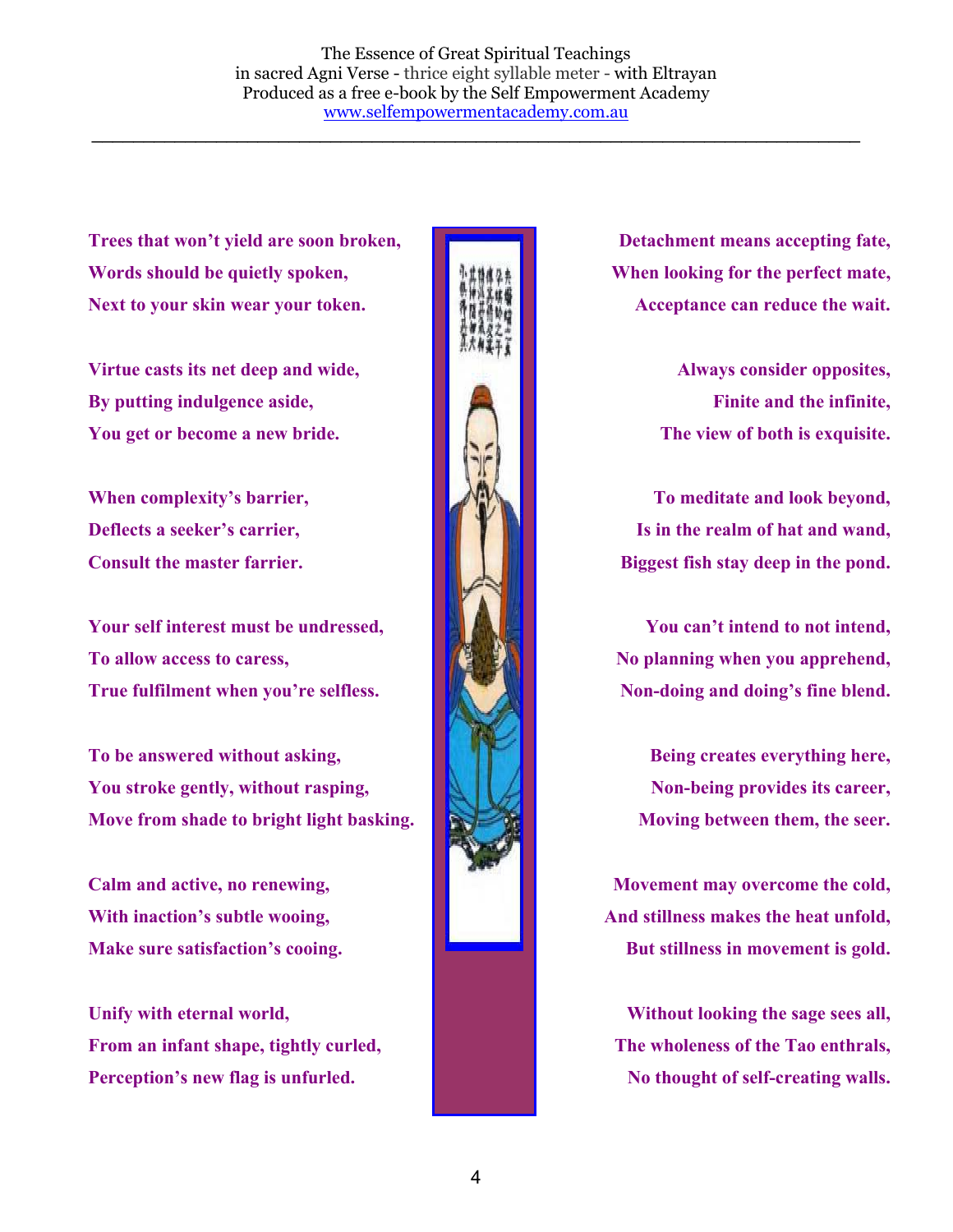\_\_\_\_\_\_\_\_\_\_\_\_\_\_\_\_\_\_\_\_\_\_\_\_\_\_\_\_\_\_\_\_\_\_\_\_\_\_\_\_\_\_\_\_\_\_\_\_\_\_\_\_\_\_\_\_\_\_\_\_\_\_\_\_\_\_\_\_\_\_\_\_\_\_

**Exquisite design in a leaf, Shapes of fire, dancing in the heath, Divine is reflected beneath.** 

**Attending after truancy, Flowering from consistency, Becoming fruit of harmony.** 

**Laws of nature, the thoughts of God, The universe formed with a nod, And ruled with a flexible rod.** 

**Luck from magnetic attraction, Energy's output projection, Produces enhanced reflection.** 

**Morning sun, filtered through tree leaves, Wisdom's rays to help us perceive, It's real, as soon as you believe.** 

**Guiding without interfering, Listening that goes beyond hearing, Helping with undergrowth clearing.** 

**Ruler of the rivers, the sea, Invites and absorbs all with glee, Not leaning forward, sets you free.** 



**It's not easy to rhyme with death, The gap between very deep breaths, To renew the sense of life, fresh.** 

**Near the Tao, there is no striving, It's the absence of conniving, The full hundred percent tithing.** 

 **Empty yourself of everything. Let the mind rest at peace. Ten thousand things rise and fall while the Self watches their return. They grow and flourish and then return to the source. Returning to the source of stillness, which is the way of nature. The way of nature is unchanging. Knowing constancy, the mind is open. With an open mind, you will be open hearted. Being open hearted, you will act royally. Being royal, you will attain the divine. Being divine, you will be at one with the Tao. Being at one with the Tao is eternal. And though the body dies, the Tao will never pass away.** *From the Tao Te Ching*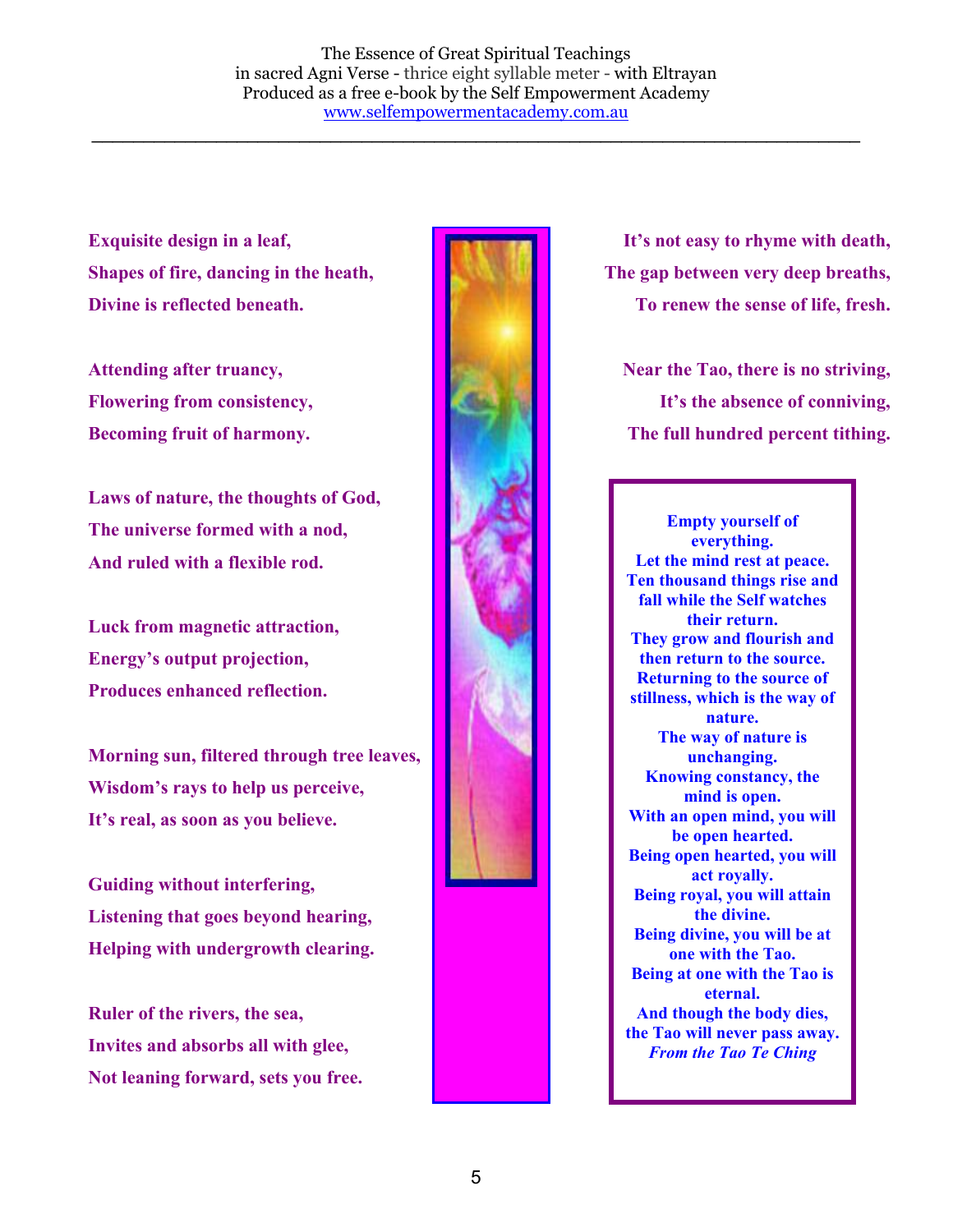### **<sup><sup>8</sup> The Buddha Verse**  $\otimes$ </sup>

**Born to privilege, as a prince, Although sheltered, life made him wince, Siddhartha's role needed a rinse.** 

**His family he had to leave, To seek answers from life's rough weave, Aesthetics' load is hard to heave.** 

**Will's focus finally succeeds, Enlightenment sprouts from fine seeds, The perfect Buddha of kind deeds.** 

**Pure mercy and compassion taught, Happiness found for those who sought, Detachment's haven, a safe port.** 

**Desire's the source of suffering, Mind that was scattered now must sing, And fly with a new lifestyle's wings.** 

**Causes and conditions create, We really do design our fate, With future fixed at choice's gate.** 



**The mind creates both grief and joy, It's animal products, or soy, The active mind is rarely coy.** 

**Only the real never changes, Entropy shows glamour's dangers, Pure life, circumstance arranges.** 

**World of delusion's temptation, Ignorance and greed's sensation, Hell's gloom or heaven's creation.** 

**The master mint, creating all, Making each life's rise and death's fall, Combining both at mind's recall.** 

**Bewildered in delusion's world, Detachment's flag must be unfurled, For mind to see the pure land pearl.** 

**Assuming that the world is real, Not an illusion, that we feel, Bakes errors in the finished meal.**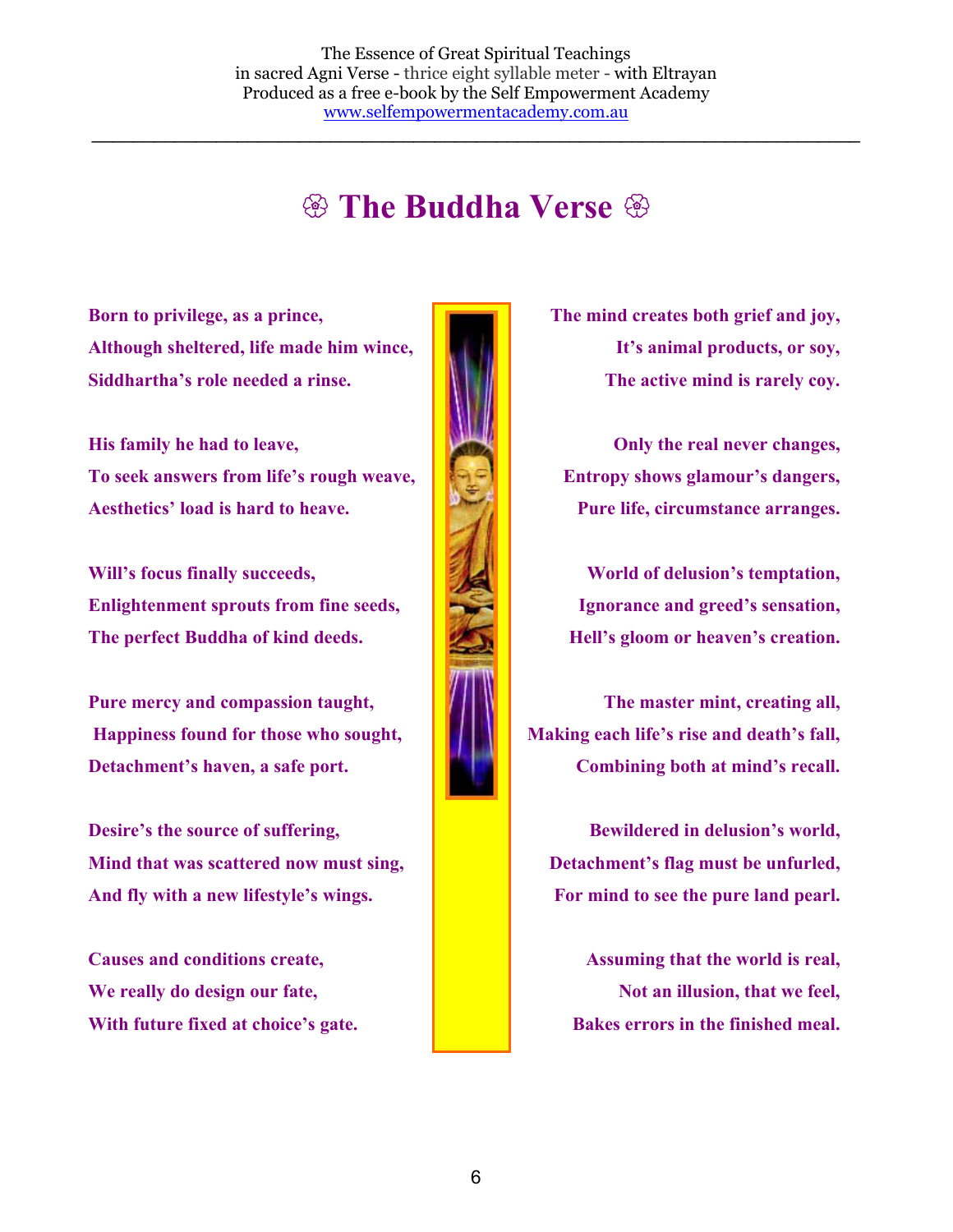**Extremes of action may be wrong, The middle way helps us along, As we compose our unique song.** 

**Enlightenment you cannot grasp, Expand horizons, climb the mast, New future issues from now's past.** 

**When seeking a state that's superb, False mind chatter you have to kerb, Your true mind you cannot disturb.** 

**The mind's essence fundamental, Is clear, undefiled and gentle, Senior aspect of the mental.** 

**Ignorance and desire link, And worldly passion's red, from pink, For Buddha-nature, wisdom's drink.** 

**Fly mercy and compassion's kite, Amida Buddha's burning bright, Boundless life and infinite light.** 



**Wisdom appears from a pure mind, And virtue with good deeds is lined, The contract upgrade must be signed.** 

**The calling of Amida's name, Compassion shared invokes the game, Some serve in private, some in fame.** 

**A kind and sympathetic life, Brings good fortune and lack of strife, A balanced life, both man and wife.** 

**Namu Amida Butsu, said, Means wisdom and compassion wed, Harmonic waves wash though your head.** 

> **Tenderness and gladness can rule, The state of mind's a tranquil pool, Oasis, with deep water cool.**

**Having faith brings perfume from grace, Support from wisdom as your base, Life's good, seen with a smiling face.**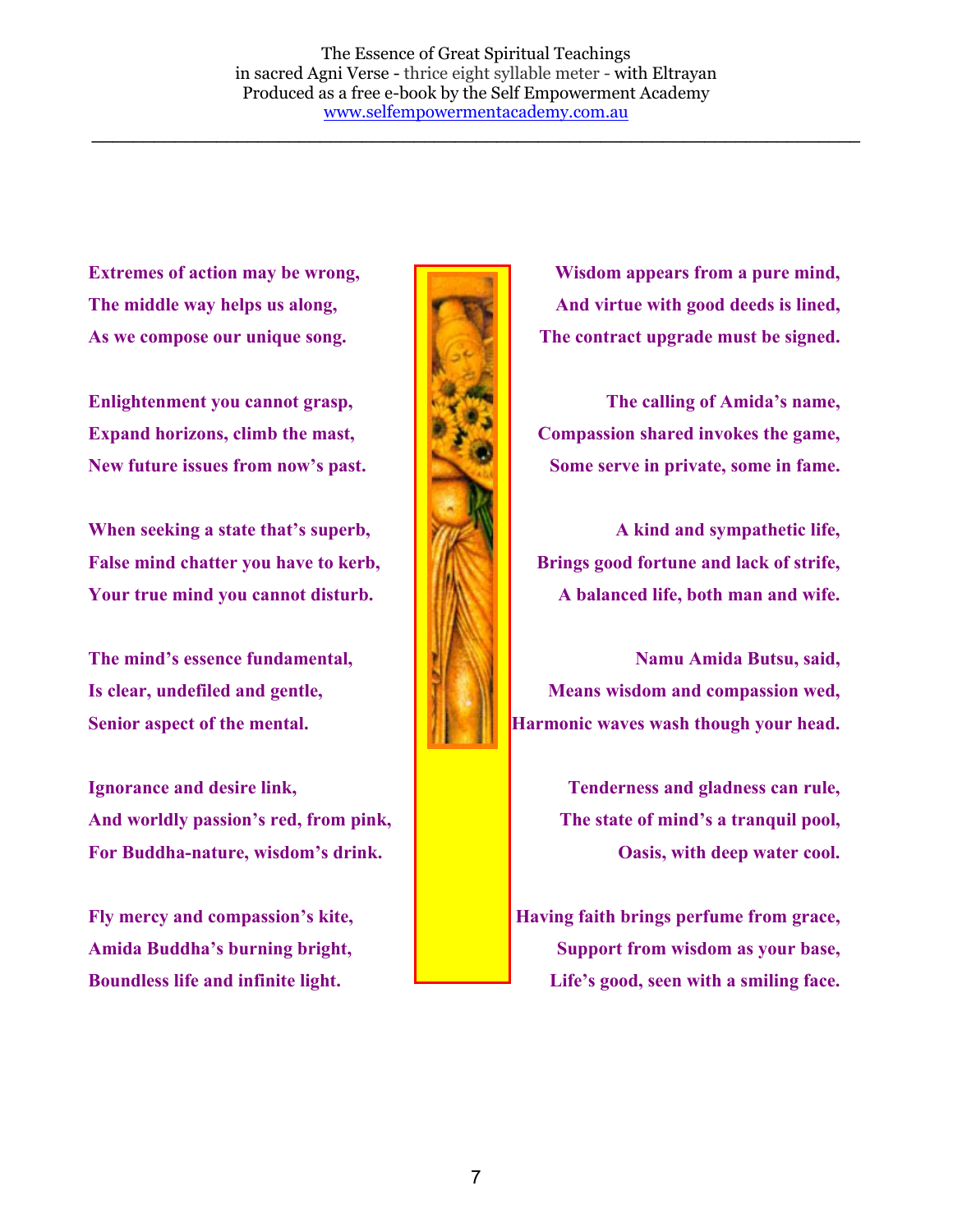**Virtue's received by faith's sure hand, Faith consumes impurity's band, And guides us to the lush pure land.** 

**Enlightenment's true happiness, Living now, brings its sweet caress, Past and future we must undress.** 

**The enlightened ones all agree, Virtuous deeds bring real beauty, The prisoner of response, set free.** 



**Men and women, both are welcome, All may lift to song, from a hum, From tapping, to a big bass drum.** 

> **Resentment's an additive drug, Feeds on itself, the hole is dug, Forgetting it, removes the tug.**

**The Buddha, Samgha and Dharma, Truth, teaching, brotherhood's karma, Fine crop, from creation's farmer.** 

> **The four noble truths inform us, The eightfold path is the right bus, Personal heaven without fuss.**

## **BUDDHA**

**The Masters of Magic share that suffering in life occurs due to our belief systems and perceptions, which in Biofield Science control our health and happiness. Forgetting our Divine One Within, we feel separate, absorbed in worlds of good and evil, governed by our own perception. As part of our initiation in the earth school of life, Buddha said all suffer to some degree, but that it can be overcome.** 

**Buddhist Metta Prayer. May you rest in loving kindness; May you be safe from internal and external harm ; May you have a calm clear mind and peaceful loving heart; May you be healthy, strong and vital; May you have love, joy, mystery and wisdom in this life as it is; May you awaken and be free.** 

**RIGHT THINKING ~ RIGHT SEEING ~ RIGHT AWARENESS ~ RIGHT MEDITATION ~ RIGHT KNOWING ~ RIGHT ACTION - All things rise and pass away - Buddha**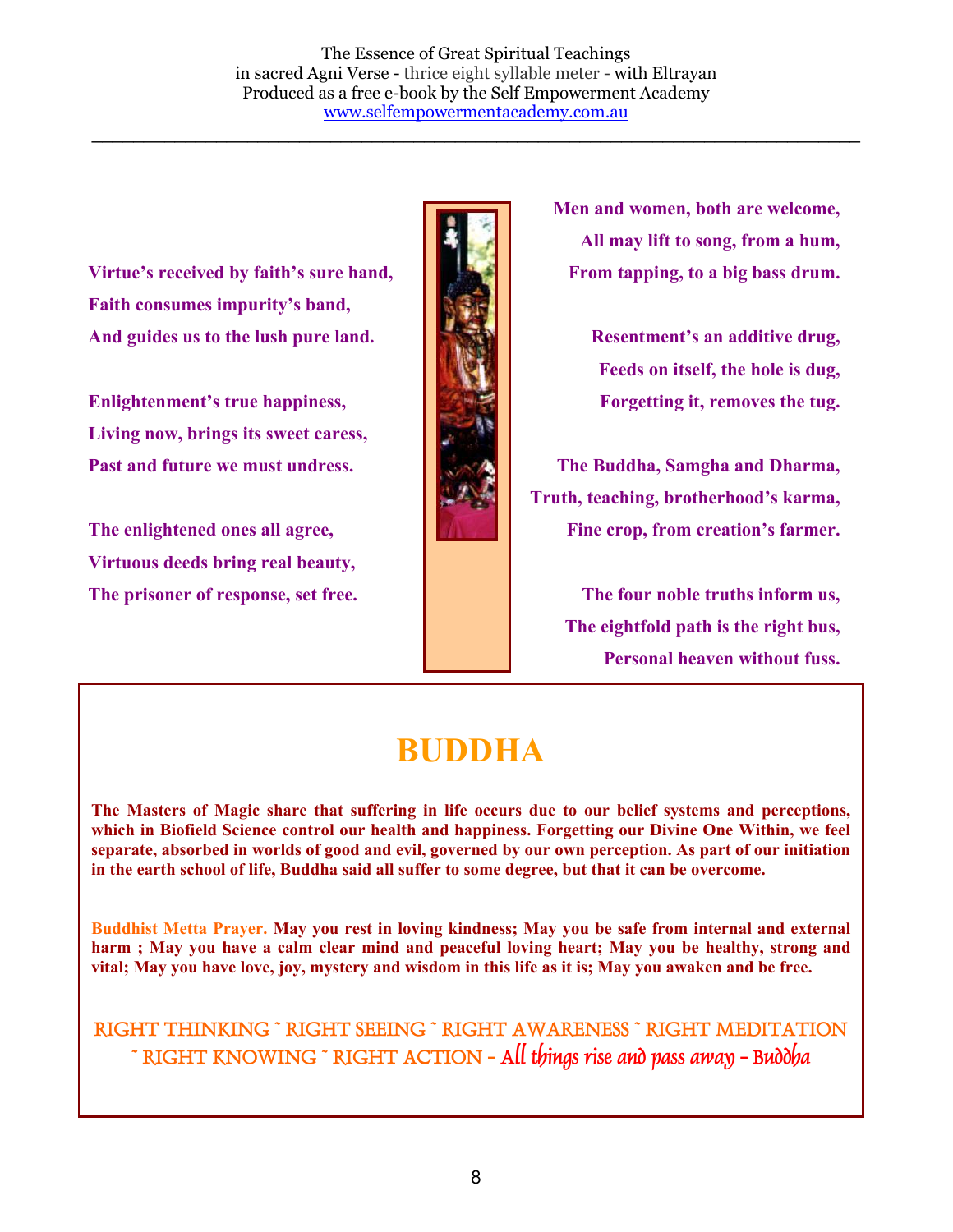### **The Life and Revelation of Jesus Verse**

**Sayings of Jesus, words of God, Essence is pure, peas in a pod, Teaching love and compassion's nod.** 

**Forty-two lives from Abraham, The line of I am who I am, Then Jesus stepped on to fate's tram.** 

**Mary conceived with an angel, So religious tradition tells, And Joseph accepted it well.** 

**In many faiths, the virgin birth, Enhances the new baby's worth, Showing fertility on Earth.** 

**Celestial events foretold, The Messiah's birth would unfold, Wise men came, to greet him with gold.** 

**Magi worshiped, hope of the Jews, Herod, the king, was not amused, The new born Jesus was accused.** 

**A star shone over Bethlehem, To guide, but also to condemn, All male babies, death shrouds to hem.** 



**But Joseph, in a dream, was warned, To flee, or Jesus would be mourned, They travelled as a new day dawned.** 

**Raised in Egypt, taught Jewish law, When Herod died, safety restored, Jesus back in Israel once more.** 

**Joseph, Nazarene carpenter, Mary's mother's role fulfilled her, The eldest, Jesus, fate a blur.** 

**Firebrand preacher, John the Baptist, With Holy Spirit power kissed, In river, baptisms assist.** 

**John thought that Jesus was "the one", The prophecy filled, Israel's son, Baptised, age thirty, role begun.** 

**In the desert, forty day fast, Tempted by his ego's broadcast, But refinement's goal he surpassed.** 

**Jesus had sisters and brothers, Family, father and mother, But now he's not like the others.**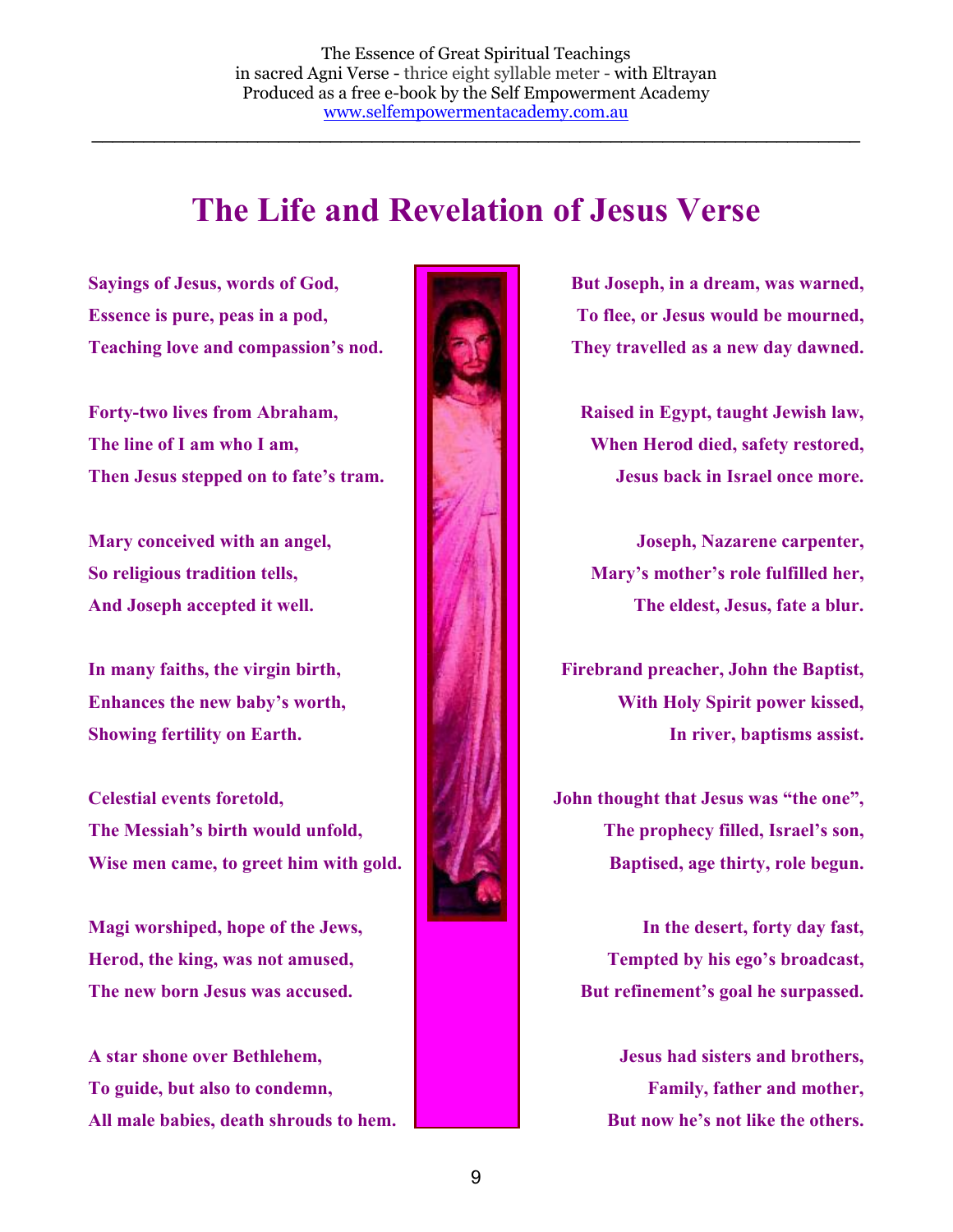**So he gathered a group of men, Who were drawn to him, captured, when, Jesus would teach and they'd listen.** 

**Jesus adhered to Jewish rules, But his stories contained deep pools, The inner aspect missed by fools.** 

**Jesus, the vehicle of "the Christ", With healing powers, crowds enticed, Fame followed, which helped cast the dice.** 

**Jesus taught love your enemy, The meek will experience glee, Credits in heaven set you free.** 

**Rewards of a good life are great, Your discipline decides your fate, Acts of charity, keep private.** 

**Forgive to get forgiven wealth, Surrender of your secret self, Use the Lords prayer for inner health.** 



**A S K R E C E I V E**

**All treasures on Earth are fleeting, Real wealth's getting heaven's greeting, Where there's unlimited seating.** 

**A life lived well attracts assets, Magically overcoming debts, Self growth will bring wealth to your nets.** 

**Sometimes events can not be budged, Unless they are given a nudge, To judge, means you so will be judged.** 

**Restricting quality knowledge, Is not introducing a wedge, It's seeing the height of each hedge.** 

**The door will open when you knock, To find means lifting the right rock, To receive, you have to unblock.** 

**If good fortune you wish to woo, Do to others your whole life through, What you'd like them to do to you.** 

**Through a small gate we're to be sent, Narrow road of enlightenment, The state of grace that Jesus meant.**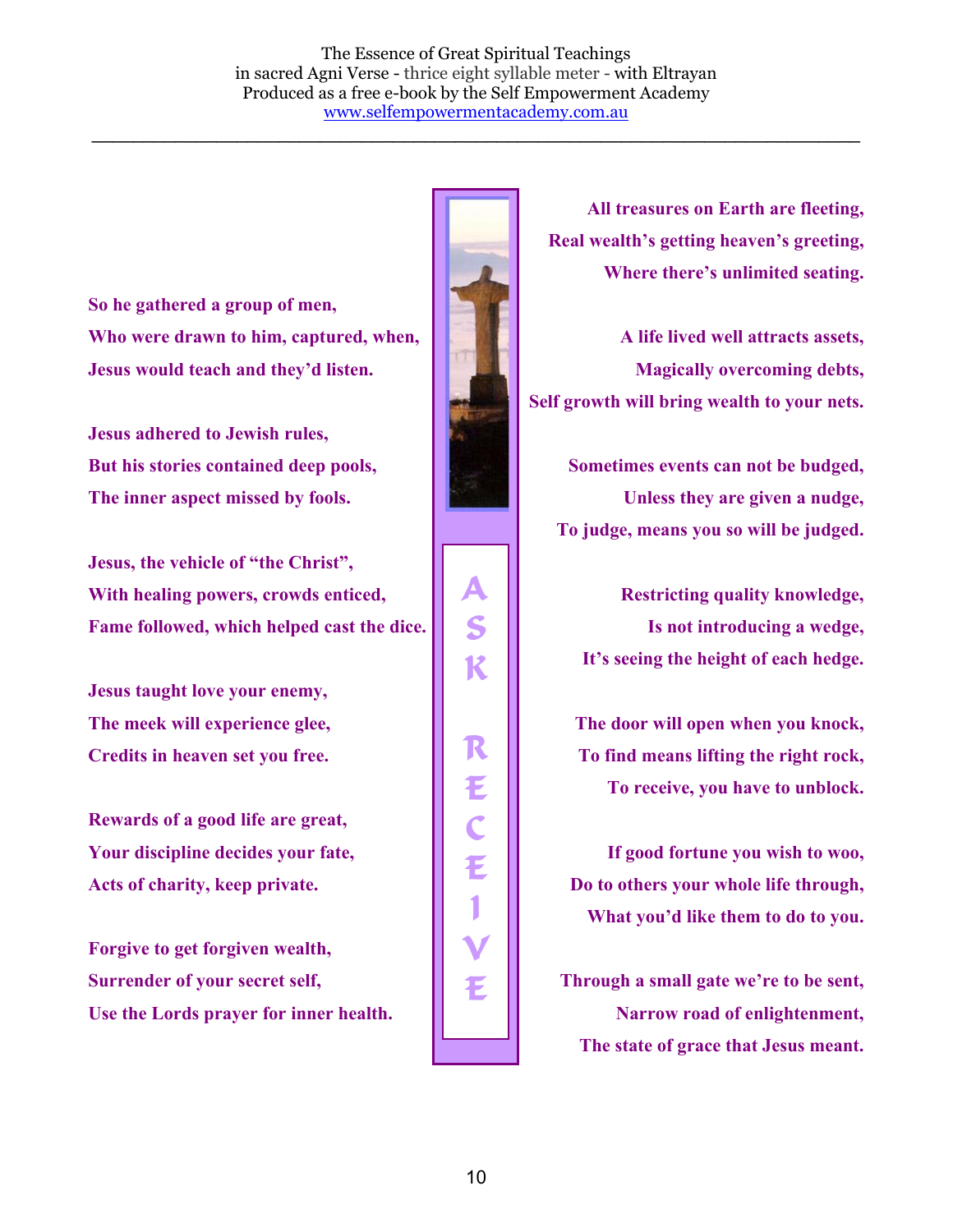\_\_\_\_\_\_\_\_\_\_\_\_\_\_\_\_\_\_\_\_\_\_\_\_\_\_\_\_\_\_\_\_\_\_\_\_\_\_\_\_\_\_\_\_\_\_\_\_\_\_\_\_\_\_\_\_\_\_\_\_\_\_\_\_\_\_\_\_\_\_\_\_\_\_

**False prophets will come clothed as sheep, The grain of their actions you'll reap, Guiding the company you keep.** 

**With miracle powers to heal, Creating enormous appeal, "The son of man" moved on life's wheel.** 

**Miracles made disciples rave, Control of the wind and the waves, Path across Lake Galilee, paved.** 

**Restoring sight, and dead to life, Priests were stunned and rumours were rife, It seemed it would lead to great strife.** 

**He said on the rock build your house, To take the pure life as your spouse, Illusion's flame has to be doused.** 

**Because there was tremendous need, The twelve apostles spread his deeds, Healing power, through them he'd feed.** 

**They'd be persecuted, he said, But faith and his teaching had wed, To power, which the future led.** 



**Imprisoned John sent word to ask, Did Jesus have Messiah's task, He replied, in his deeds he'd bask.** 

**He said that John, the messenger, Rode ahead of the teacher's spur, The outcome, a merciful purr.** 

**Wisdom, proved right by her actions, A cause and effect reaction, Gives enchanting satisfaction.** 

**He said cast seeds on fertile ground, Resultant crop, net worth compounds, When tuned right, miracles abound.** 

**Using story telling to teach, The essence intended to reach, Those who hear meaning beyond speech.** 

> **Salome's dance decided fate, Her mother's anger helped create, John the Baptist's head on a plate.**

**Jesus feed thousands with not much, Healing sick and blind with a touch, The lame could throw away their crutch.**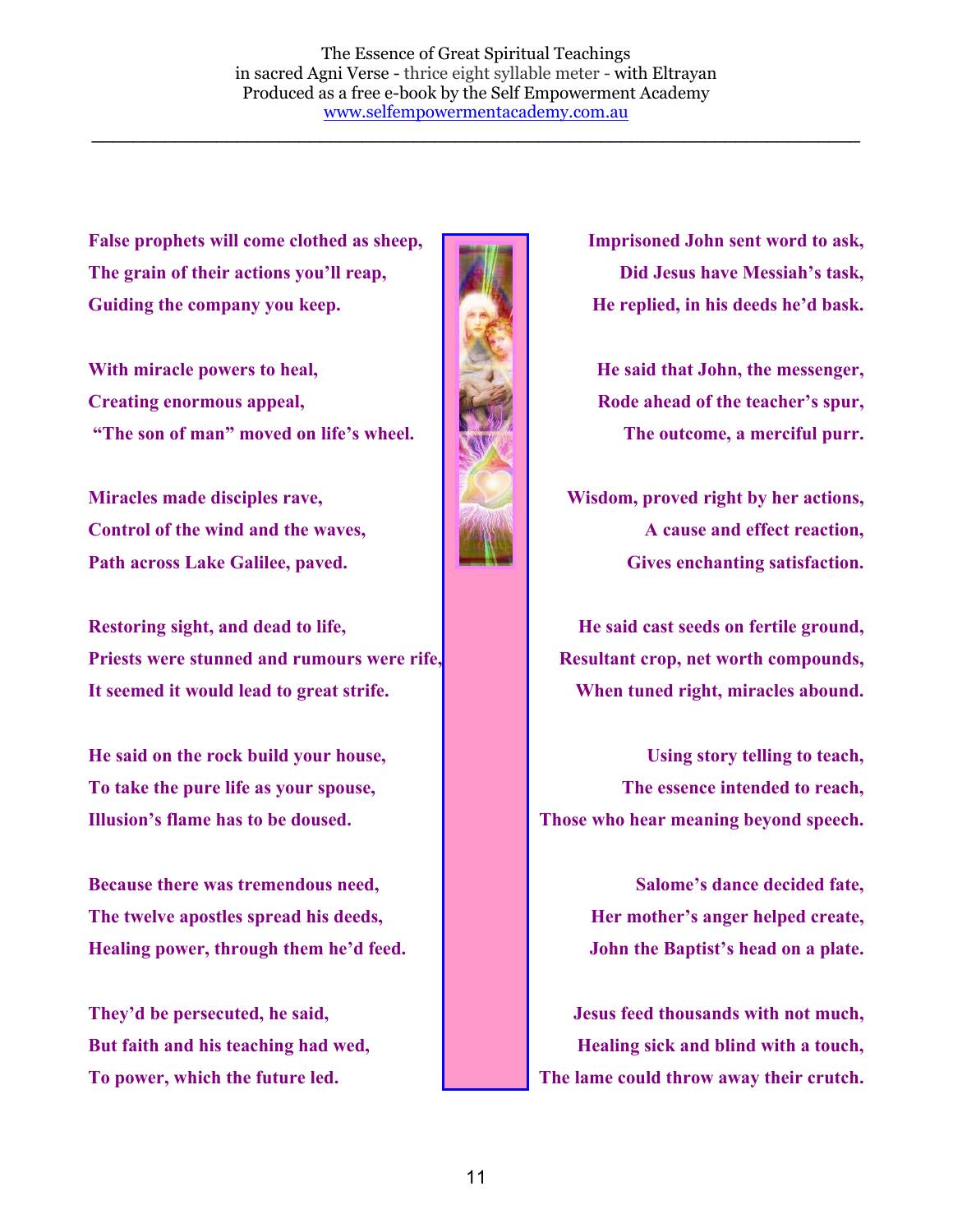\_\_\_\_\_\_\_\_\_\_\_\_\_\_\_\_\_\_\_\_\_\_\_\_\_\_\_\_\_\_\_\_\_\_\_\_\_\_\_\_\_\_\_\_\_\_\_\_\_\_\_\_\_\_\_\_\_\_\_\_\_\_\_\_\_\_\_\_\_\_\_\_\_\_

**On a boat, the disciples wake, To events that could not be faked, When Jesus walked across the lake.** 

**He said that he had to suffer, That the priests could be much tougher, How they'd treat him would get rougher.** 

**He said he'd be tortured and killed, Resurrection would be fulfilled, Three days after his blood was spilled.** 

**He said that to scale heaven's fence, That attitudes, from that time hence, Would copy a child's innocence.** 

**Roles alter, the best can be worst, Change for those in status immersed, Many who are last will be first.** 

**Telling his fate a second time, In Jerusalem, on pain, dine, They'd apply the ultimate fine.** 

**To cheers, on a donkey, he rode, Fulfilling the prophecy's code, City was in excitement mode.** 



**Jesus disrupted the temple, On holy ground, they should not sell, There "son of David" made ill well.** 

**The priests saw Jesus as a threat, His actions they'd make him regret, He had a cause and effect debt.** 

**His authority, asked the priests, But Jesus no response released, They said his power's from the Beast.** 

**The priests asked questions to entrap, But Jesus knew religious map, His wisdom created a gap.** 

**The master will be the servant, The humble get high station's grant, And will hear exultation's chant.** 

**The priest's actions he criticised, He said their motives were disguised, Actions were false, when analysed.** 

**Jerusalem's temple would fall, He said Rome would destroy it all, Reply to revolution's call.**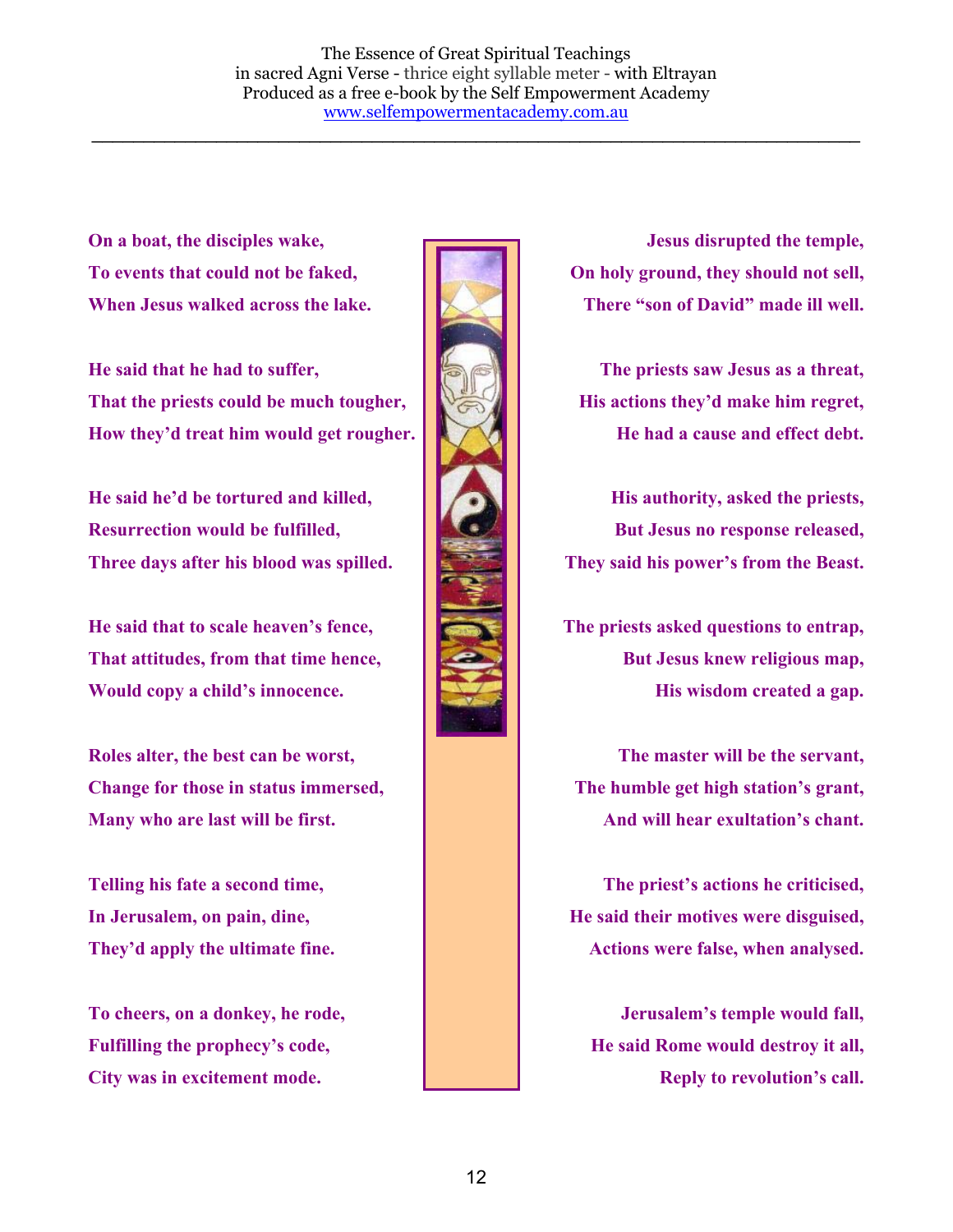\_\_\_\_\_\_\_\_\_\_\_\_\_\_\_\_\_\_\_\_\_\_\_\_\_\_\_\_\_\_\_\_\_\_\_\_\_\_\_\_\_\_\_\_\_\_\_\_\_\_\_\_\_\_\_\_\_\_\_\_\_\_\_\_\_\_\_\_\_\_\_\_\_\_

**He was anointed with perfume, Disciples said waste's flower blooms, He replied to prepare his tomb.** 

**Judas went to the priests to say, That Jesus he wished to betray, For a reward, he'd find a way.** 

**Thirty pieces of silver paid, Plans to capture Jesus were made, Eliminate the renegade.** 

**Jesus said that Judas would leave, He'd deliver Jesus to weave, A design he could not conceive.** 

**He said eat my flesh, drink my blood, The symbol would change to a flood, Sacrifice would bloom from this bud.** 

**Jesus said that they'd be scattered, And deny that Jesus mattered, He'd see the dawn torn and tattered.** 

**Gethsemane, praying alone, Jesus asked to change his fate's tone, Acceptance was finally honed.** 



**Then Judas arrived with a crowd, With clubs and swords, and voices loud, He kissed Jesus and then he bowed.** 

**Now with Jesus under arrest, The priests were no longer repressed, They beat him so he would confess.** 

**Three times, Peter, his faith denied, When asked if he knew him, he lied, Jesus would be death's only bride.** 

**Judas was stuck down with remorse, Returned the silver to its source, Then suicide, with hanging's force.** 

**Jesus to Pilot, governor, Who found he could not see a flaw, Priests said he broke religious law.** 

**As symbol, Pilot washed his hands, Jesus was flogged, his pain range spanned, Crown of thorn's blood ran in the sand.** 

> **At Golgotha, place of the skull, Jesus crucified, problem culled, Priests ridiculed him, without lull.**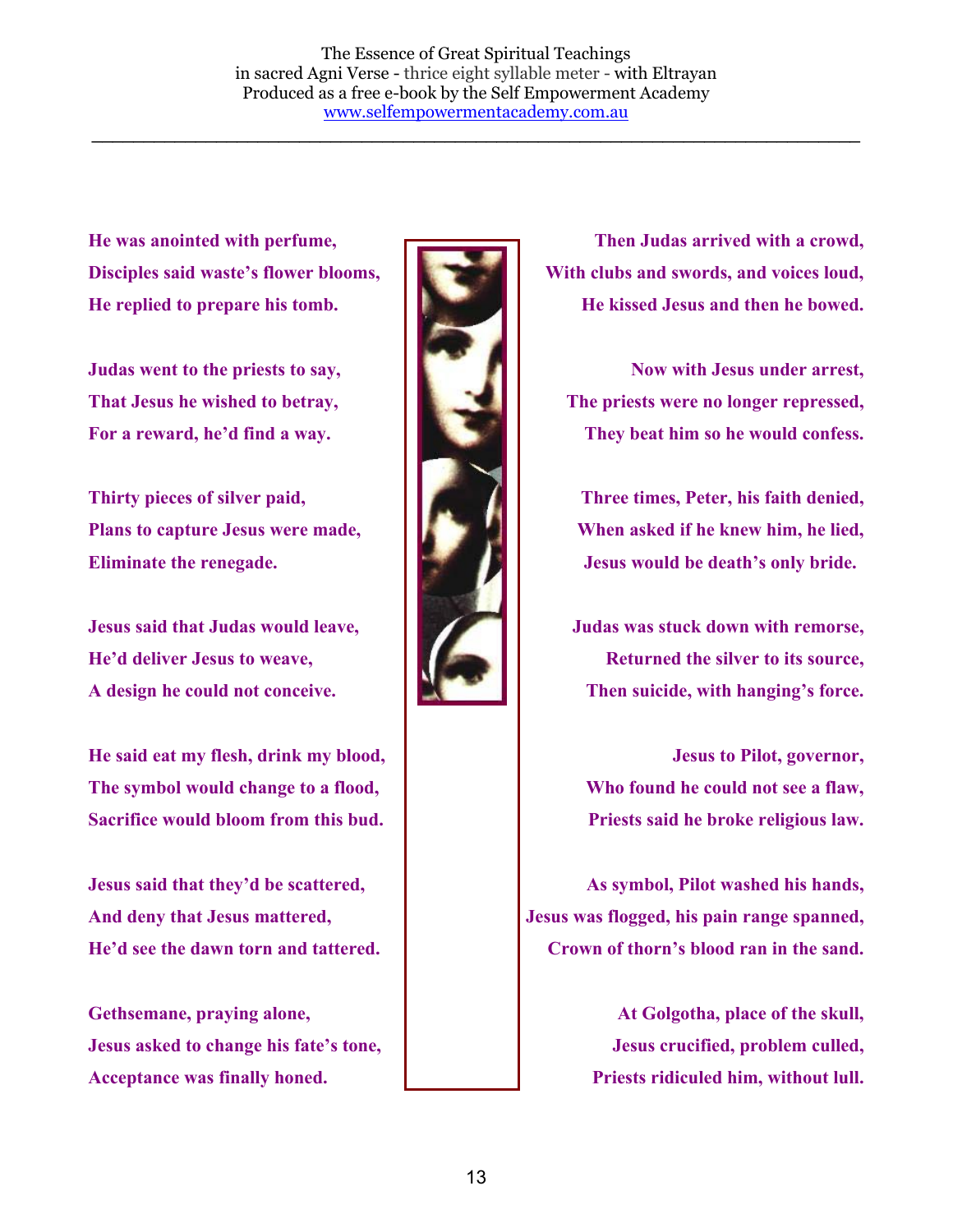\_\_\_\_\_\_\_\_\_\_\_\_\_\_\_\_\_\_\_\_\_\_\_\_\_\_\_\_\_\_\_\_\_\_\_\_\_\_\_\_\_\_\_\_\_\_\_\_\_\_\_\_\_\_\_\_\_\_\_\_\_\_\_\_\_\_\_\_\_\_\_\_\_\_

**Jesus death bought extreme weather, Those present, disbelief severed, Earthquake's threat bought them together.** 

**Joseph of Arimathea, Was Jesus body's conveyor, To a stone tomb, with rock layer.** 

**At the tomb, an angel appeared, It was empty, when the guards peered, Body was gone, as the priests feared.** 



**Jesus appeared in solid form, Uninjured, and round him they swarmed, Intact, he had weathered the storm.** 

> **Jesus said in Galilee meet, Reunion with disciples, sweet, Tuning to resurrection's beat.**

**He said to spread what he had taught, To struggle, just as he had fought, To carry forth the light he brought.** 

**From Saul to Paul, now church of Rome, Jesus central, St Peter's dome, It's faith and passion's endless tome.** 

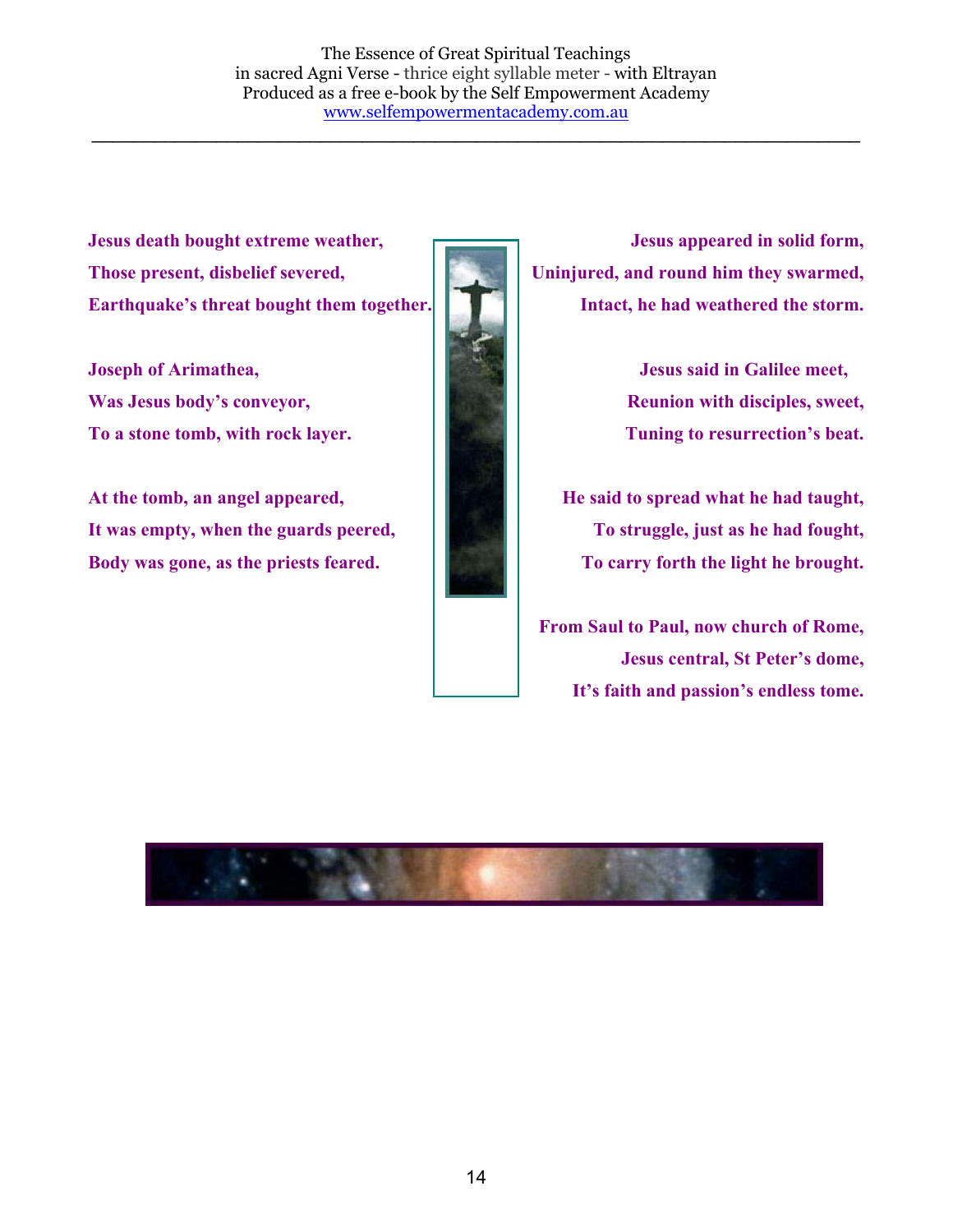## **The Muhammad Verse**

**Muhammad, born 570, Father died before he could see, At age six, mother from life flee.** 

**Raised by his uncle, never schooled, All through his youth, caravans ruled, At twenty-five, with a wife pooled.** 

**The firm owned by Muhammad's wife, Shelter from economic strife, Seven children, ten years, her life.** 

**Muhammad then had several wives, Seemingly normal human lives, But from 610, Gabriel spied.** 

**The angel told him to recite, Muhammad could not read or write, It caused him pain, without respite.** 

**After the first revelation, A period of frustration, Then received Koran's creation,** 



**Till he died, for twenty-two years, The dictation's verses were clear, Poetic, then pragmatic tiers.** 

**Changing into rules, from warnings, Muhammad's influence dawning, He created Islam's awning.** 

**His wife was the first to believe, Her support and his uncle's, heaved, On their death, Muhammad must leave.** 

**The old god's priests wanted him dead, There was only one god, he said, For priests, he's to heresy wed.** 

> **Fled Mecca in 622, In Medina, teaching renew, It's City of Messenger's coo.**

**As a military leader, He was opposition weeder, Also his followers' feeder.**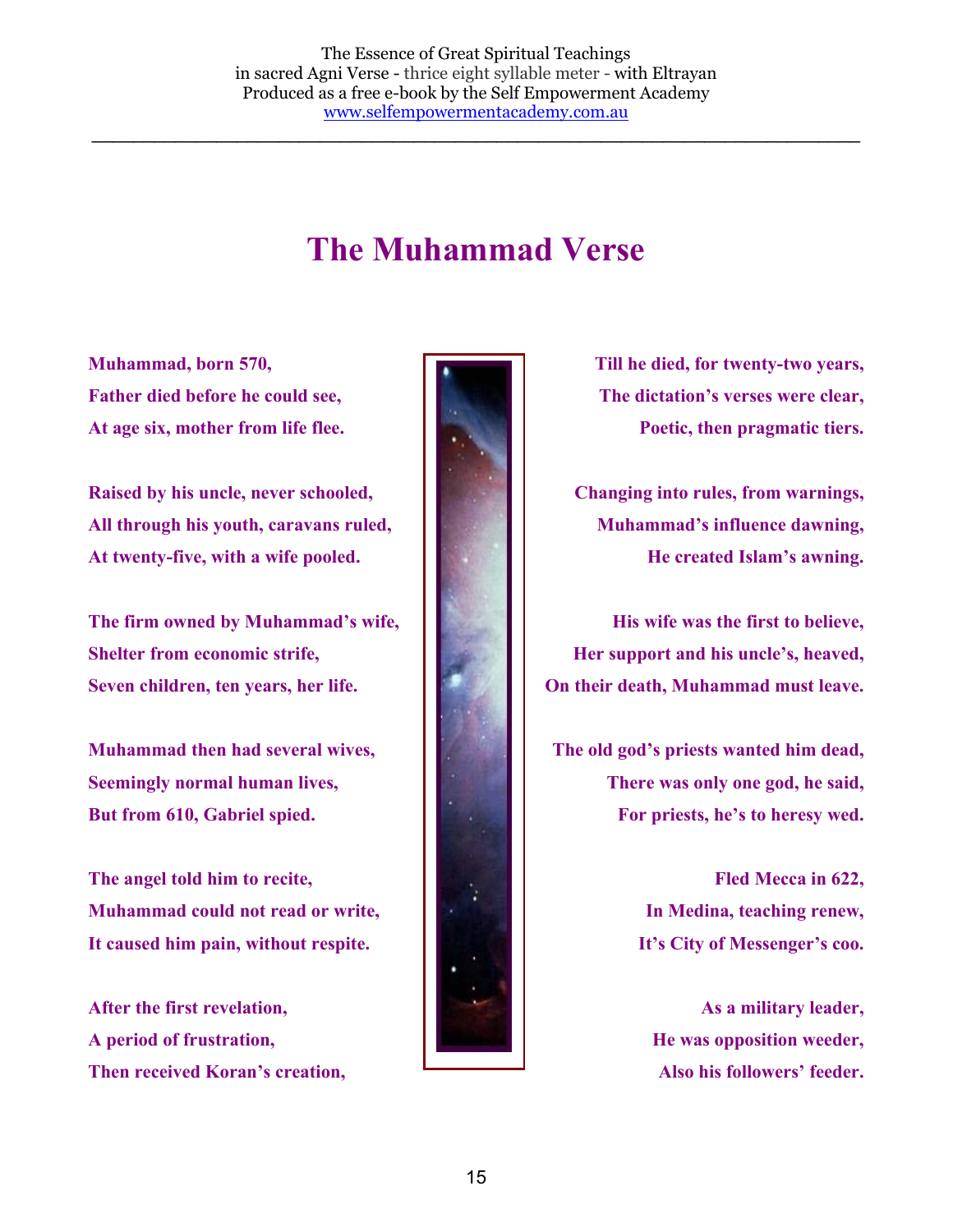**In 630, Mecca controlled, In 632, from life rolled, His teachings were carefully told.** 

**Words recorded in Arabic, Interpretation was the trick, Oral to written, meanings picked.** 

**Koran, holy book of Islam, Muhammad's revelations' dam, Spoken fruit changed to lasting jam.** 

**Interpretation of the text, Islamic scholars' minds were flexed, Verse not in order, what is next?** 

**Few stories, it's mostly commands, With a moral lifestyle's demands, So the hole in the sock is darned.** 

**Koran, for Islam, is God's words, When chanted, heaven's silence heard, Muhammad, the messenger bird.** 

**God, the world, the truth, and the peace, A sacred atmosphere on lease, Reciting brings the Golden Fleece.** 



**Leaning over or sitting straight, And swaying, to direct their fate, So Islam a network creates.** 

**The Koran's essence is disguised, For answers, by teachers advised, And good commentary books are prized.** 

> **Koran, in Arabic, is real, Translation reduces appeal, Dine on the original meal.**

**The physical world's infernal, But at the Koran's pure kernel, Golden tablets are eternal.** 

**Peace, security, Islam means, Also submission's in the scene, On guidance of God, Muslims lean.** 

**Islam's history's beginning, Adam to Abraham spinning, Muhammad's teaching now winning.** 

**Abraham first built the Ka'ba, In Mecca, the world's centres are, Destroyed, and rebuilt, without mar.**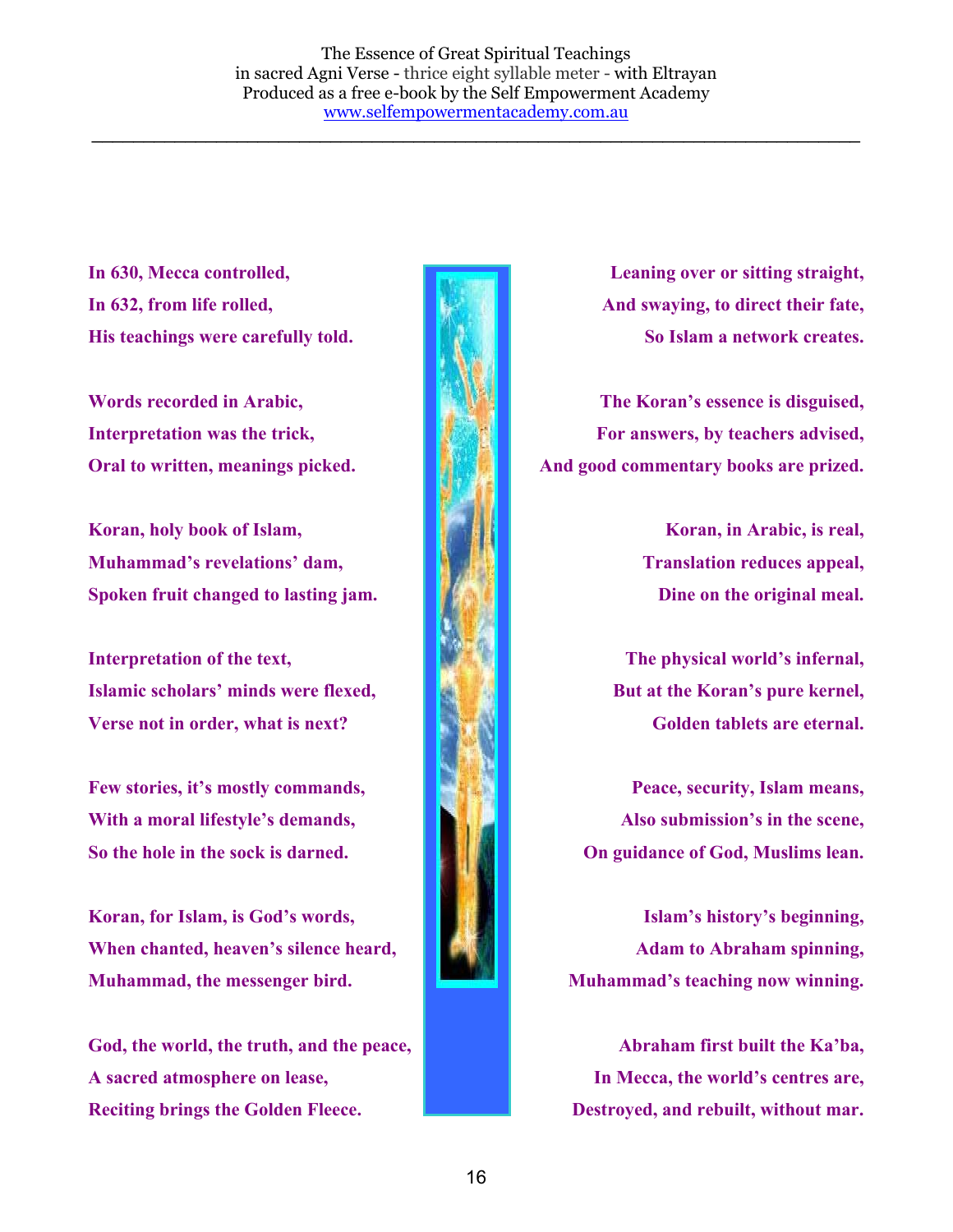**God is solo, Islam teaches, And caring for mankind features, Guide into all of life's reaches.** 

**In Islam, the community, Must be structured in unity, Family gives immunity.** 

**Islam, defined as five pillars, One God, Muhammad's the tiller, To Mecca, alms, fast, prayer's griller.** 

**Five times a day, Mecca to face, Koran recited, without haste, The prayers give a heavenly taste.** 

**All who can, will be a pilgrim, The Hajj to Mecca, just like him, Muhammad's moves, from bright to dim.** 

**His entire actions, in the Hajj, Repeated by two million large, Every year, they all board faith's barge.** 

**The Ka'ba, centre of the world, Around which faith of Islam swirls, In Mecca, it's from power hurled.** 



**Prayers spoken in its direction, Are enhanced by that selection, So it's a world wide connection.** 

**Around it's the reign of God's truce, Rectangle, directions deduced, Built with stones from the hills, cut loose.** 

> **Up on a marble base it stands, Entry for almost all is banned, Inside, gold and silver light land.**

**Ka'ba's door is above the ground, In a corner, black stone is found, It's fragmented, with silver bound.** 

**Also, the stone of good fortune, Adding to the Ka'ba's sweet tune, An additional holy boon.** 

**Ka'ba repaired after attacks, Kiswa covers, curtain of black, It's white for the Hajj, then changed back.** 

**One point four billion Muslims strong, In tune, in singing Islam's song, All in Muhammad's house belong.**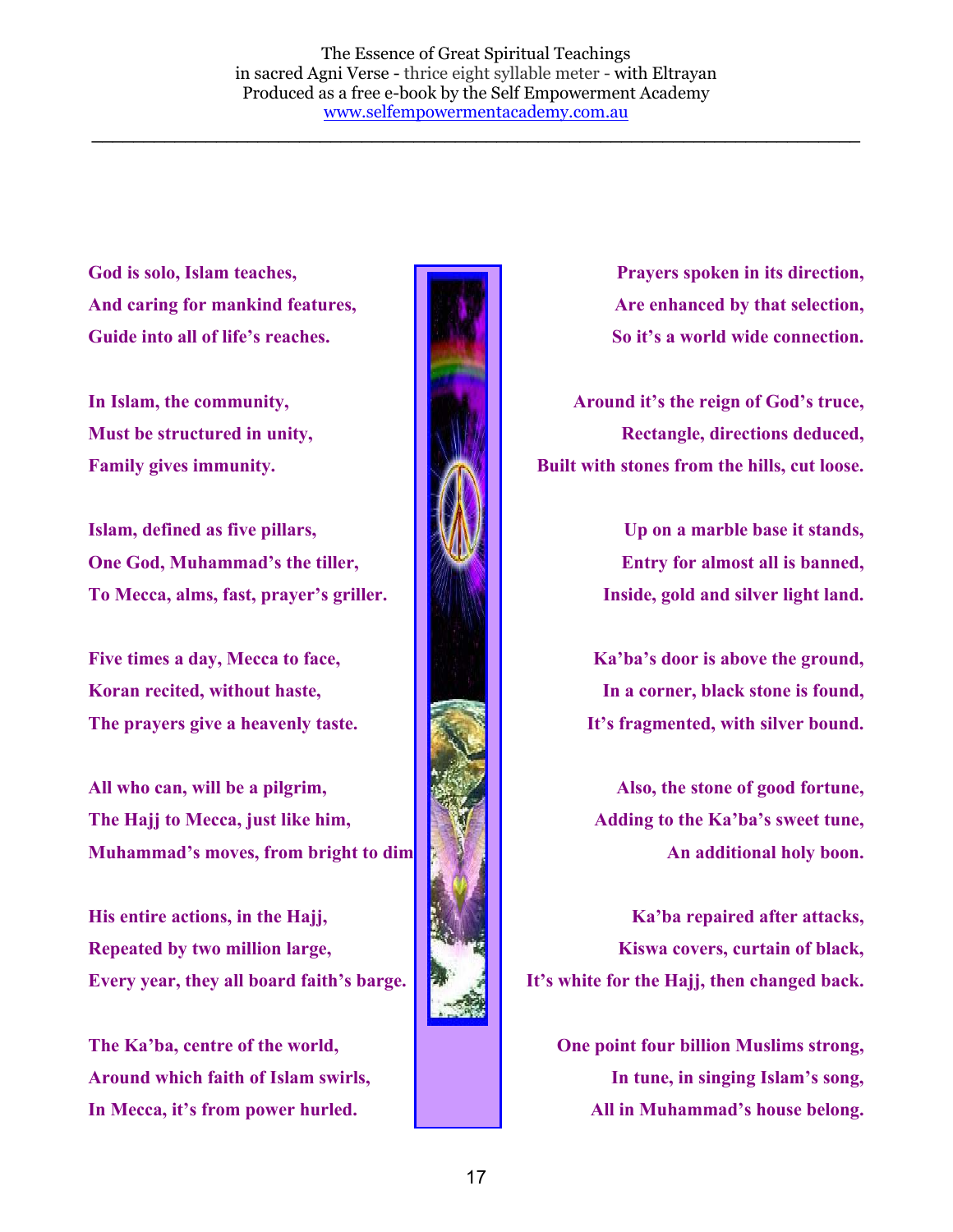## **The Confucius Verse**

**Confucius, Buddha, and the Tao, The three faiths to which Chinese bow, Thoughts of Confucius are the plough.** 

#### **551 BC, to us,**

**Born Kong Fuzi, now Confucius, Senior youth, without causing fuss.** 

**A deposed, noble family, Loved religious ceremony, Tall, studious, and ego free.** 

**He met Lao Tse, and travelled, 35, moved from war's rabble, Teachings rose above the babble.** 

**Caught in intrigue in public life, Studying and teaching, no strife, But interpretations are rife.** 

**Dying at age seventy-two, His teachings recorded anew, He's sitting in a legend's pew.** 



**After his death he dominates, Morally, politically, great, A god's the philosopher's fate.** 

**Confucius thought is the doctrine, That makes the Han dynisty grin, School of the scholar had a win.** 

> **Confucian ethics, rational, Practical is fashionable, Moral standards are national.**

**Ren, kindness, charity and love, Concern for others place above, Humanity as a white dove.** 

**Yi, morality, conduct right, Duty to one's neighbour in sight, Behaviour making the load light.** 

**Li is profit, advantage, gain, An impure motive said to reign, It's walking down temptation's lane.**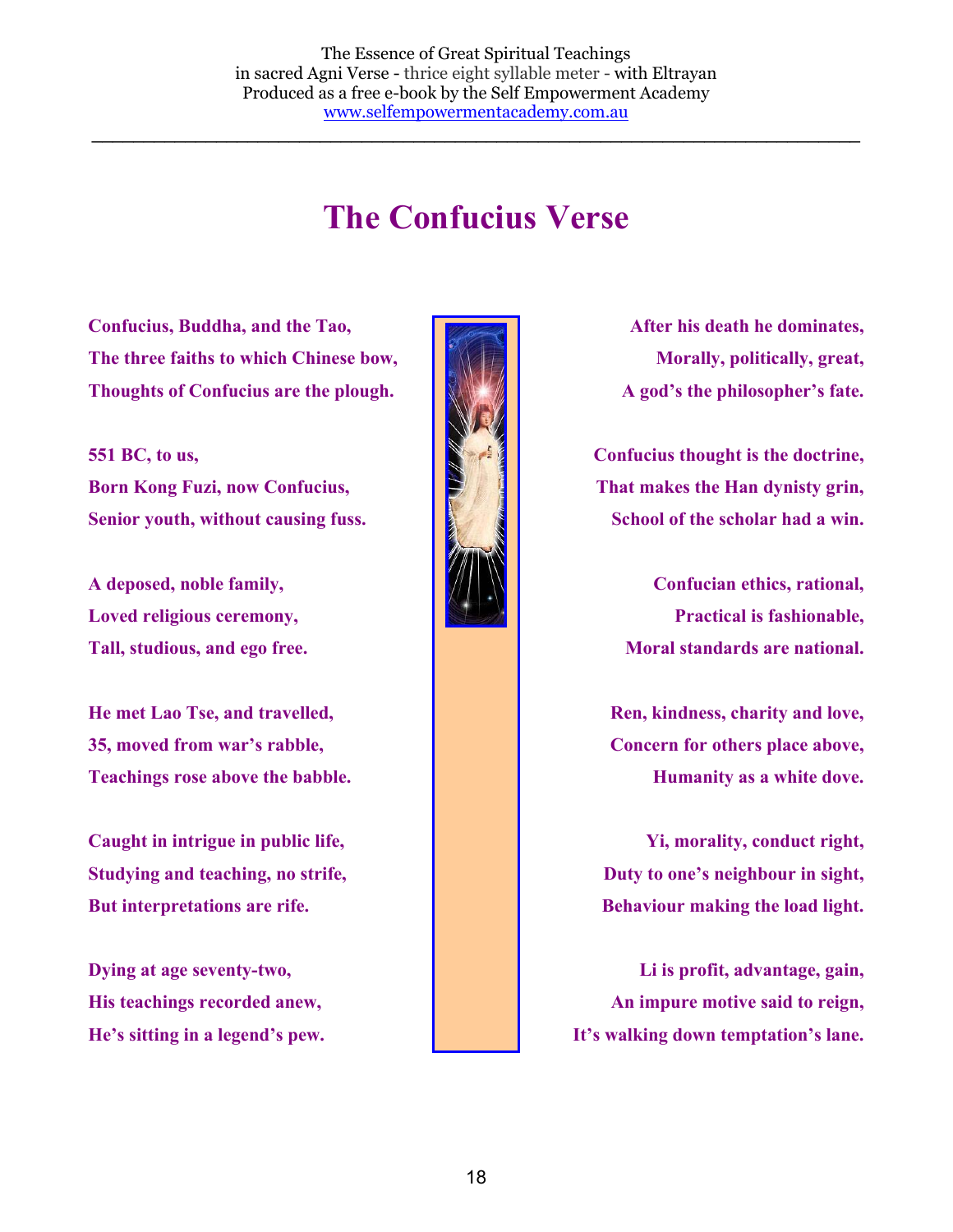**Confucius gave simple teaching, Love, and honour parents preaching, As the state's view, it's far reaching.** 

**Ruling with true benevolence, The principle from that time hence, To build a good government's fence.** 

**The grass bends the way the wind blows, Self control from head's tip to toes, So prosperity and luck goes.** 

**Pursuit of wealth must be detached, Pure motive and gain must be matched, Intentions lay the egg to hatch.** 

**The goal is mutual profit, Others' interests, to work, admit, Golden rule in commerce must fit.** 

**Of the world, there's no denial, Selfless market forces beguile, Renunciation's room's not tiled.** 



**Confucian classics set the test, Bureaucrats study to be best, So scholars excluded the rest.** 

**Military, Ming period, For power, with the scholars bid, Ship travel lifted foreign lid.** 

**Military were overruled, China's overseas' passion cooled, In Confucian ways, all were schooled.** 

**Helpless when the British arrived, The isolation China prized, Missed progress, as the world had thrived.** 

> **Confucius, religion distant, To mysticism resistant, Now a god's role is consistent.**

**He said his lifestyle was his prayer, Perfect actions create waves rare, The universe responds to care.**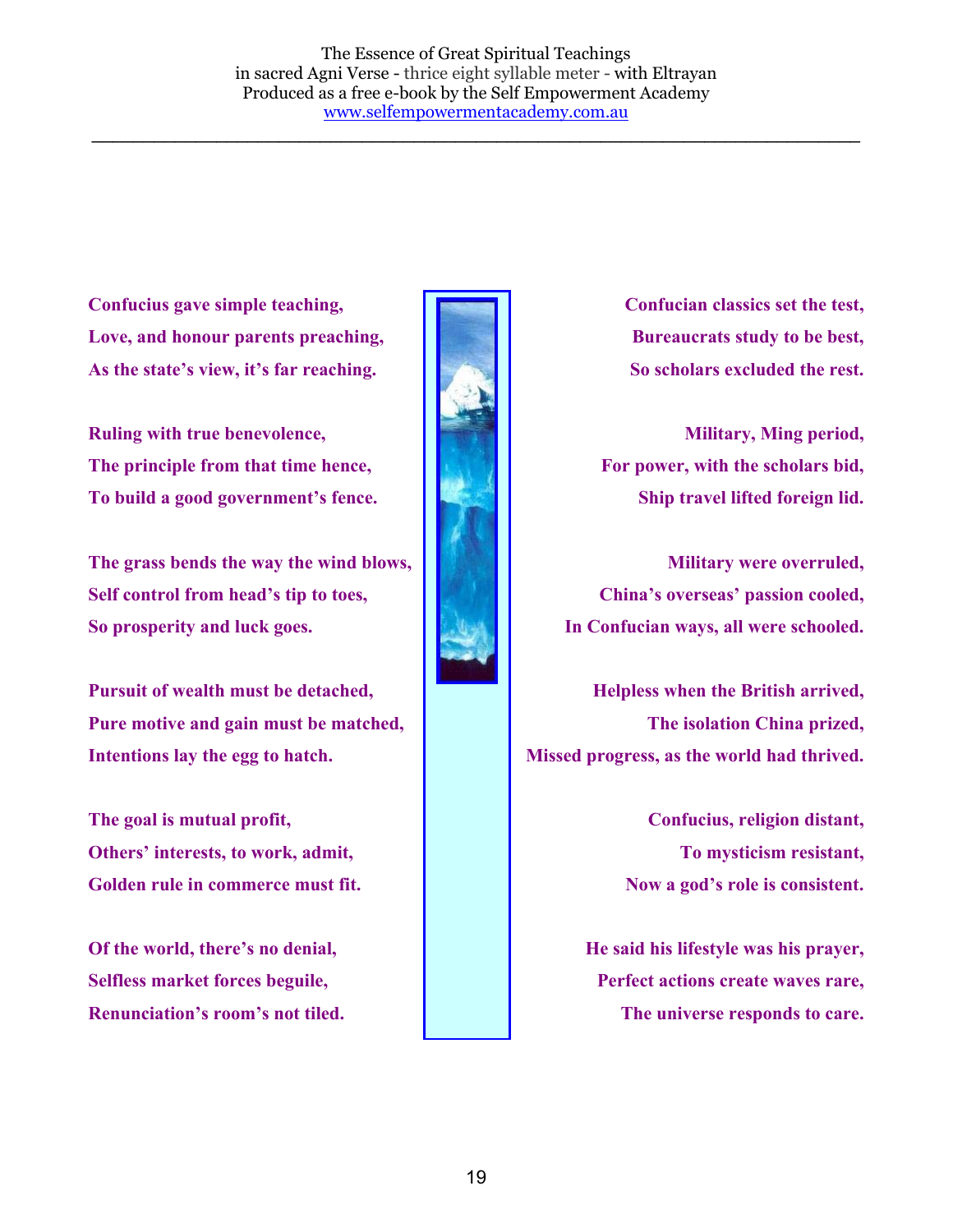**Virtue's not left to stand alone, Many voices help sing the tone, A warming rug of good is sewn.** 

**Constant happiness and wisdom, Requires the use of change's bomb, Flexibility, hum to Om.** 

**If you can't teach those close to you, Then teaching others will not brew, Family first is always true.** 

**Modest speech, exceed in actions, Senior people have attractions, Intellect decides the factions.** 

**It's not enough to know what's right, Those principles must be held tight, Behaviour's beacon will burn bright.** 

**Tests, provided by circumstance, The partner in doing life's dance, Will's intent determines our stance.** 



**A life unknown, unknown death means, After life knowledge, here to glean, To try to leave a slate that's clean.** 

> **Differences in the human buzz, In dropping the animal's fuzz, Result of what he or she does.**

**In your life, to abolish work, Locate and follow pleasure's perk, Enjoyment within commerce lurks.** 

**If your merits aren't seen, don't grieve, The art of life is to conceive, Sweet love and goodness others weave.** 

> **Superior must give the sense, In families, the evidence, Relationship's benevolence.**

**Confucius, real world wisdom taught, From chaos into order sort, Discipline builds a mighty fort.** 

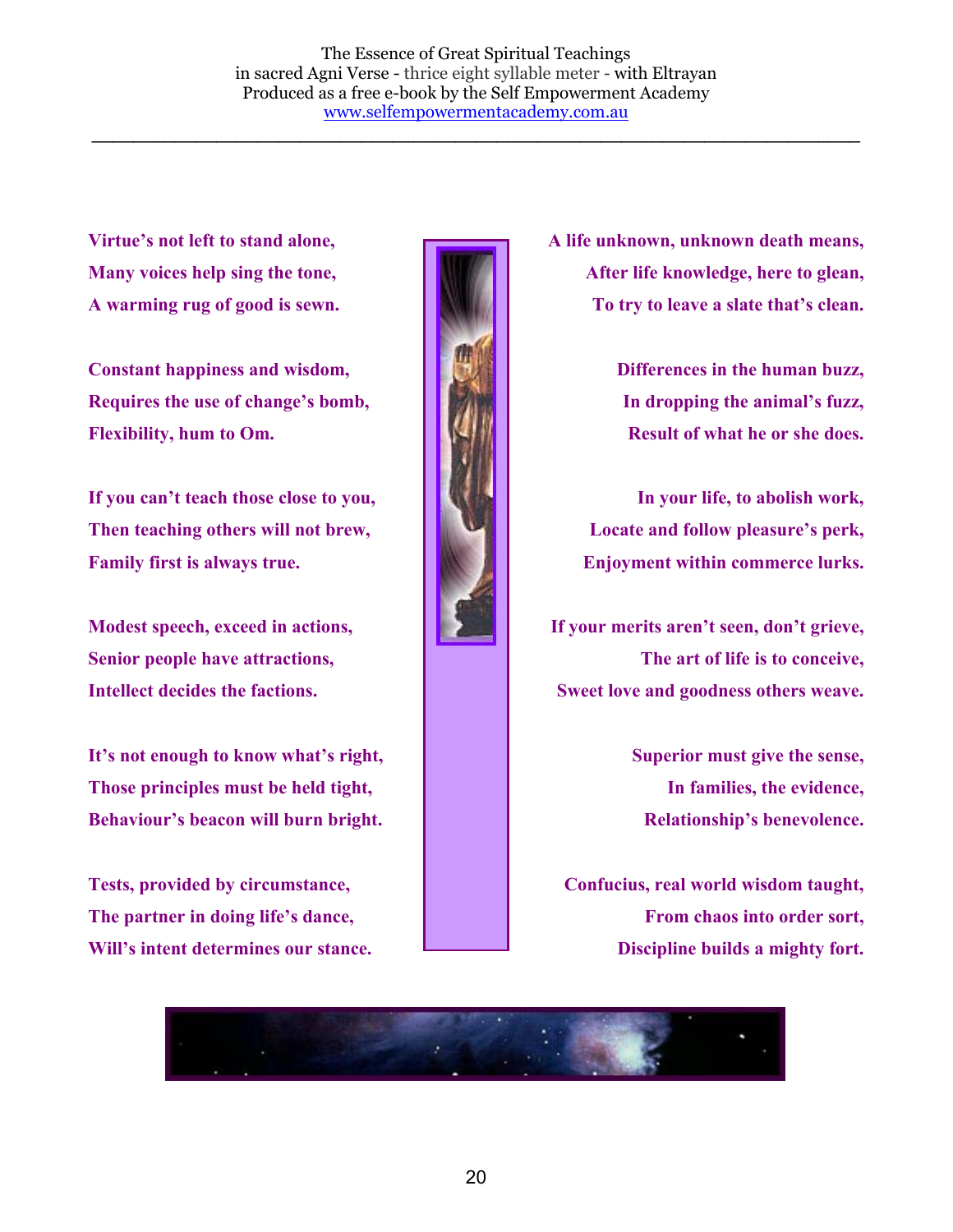## **The Krishna Verse**

**Krishna, the black one, is now blue, Eighth incarnation of Vishnu, Love/wisdom visiting anew.** 

**His uncle said, kill him at birth, Switched for a girl, he's kept on Earth, Fostered, and yet to prove his worth.** 

**Raised by a cowherd family, His beauty created much glee, Flute played, village girls on his knee.** 

**A trickster and lover sublime, Instigator of knowledge fine, Protector of all sacred sign.** 

**He killed his uncle, became king, Humour and peace then on the wing, The yoga of devotion sing.** 

**He's Vishnu in physical form, Resting on coiled serpent's the norm, Never sleeping, Lakshmi keeps warm.** 



**Good and evil, usually matched, Sometimes the dark side's door's unlatched, So Vishnu returns, the roof patched.** 

> **Buddha was ninth incarnation, Kali will be tenth creation, On white horse, to great elation.**

**Brahma, Vishnu, Shiva, the team, Create, preserve, destroy, the theme, Ensuring balance on life's beam.** 

**Brahma's the source of day and night, Vishnu's mercy and goodness site, Shiva's wind, to raise change's kite.** 

**Krishna devotion's yoga taught, Aspirant's contact with God sought, To dock your ship in union's port.** 

**To Deity, the shortest way, Faith, knowledge, love, defeat decay, Known and knower together lay.**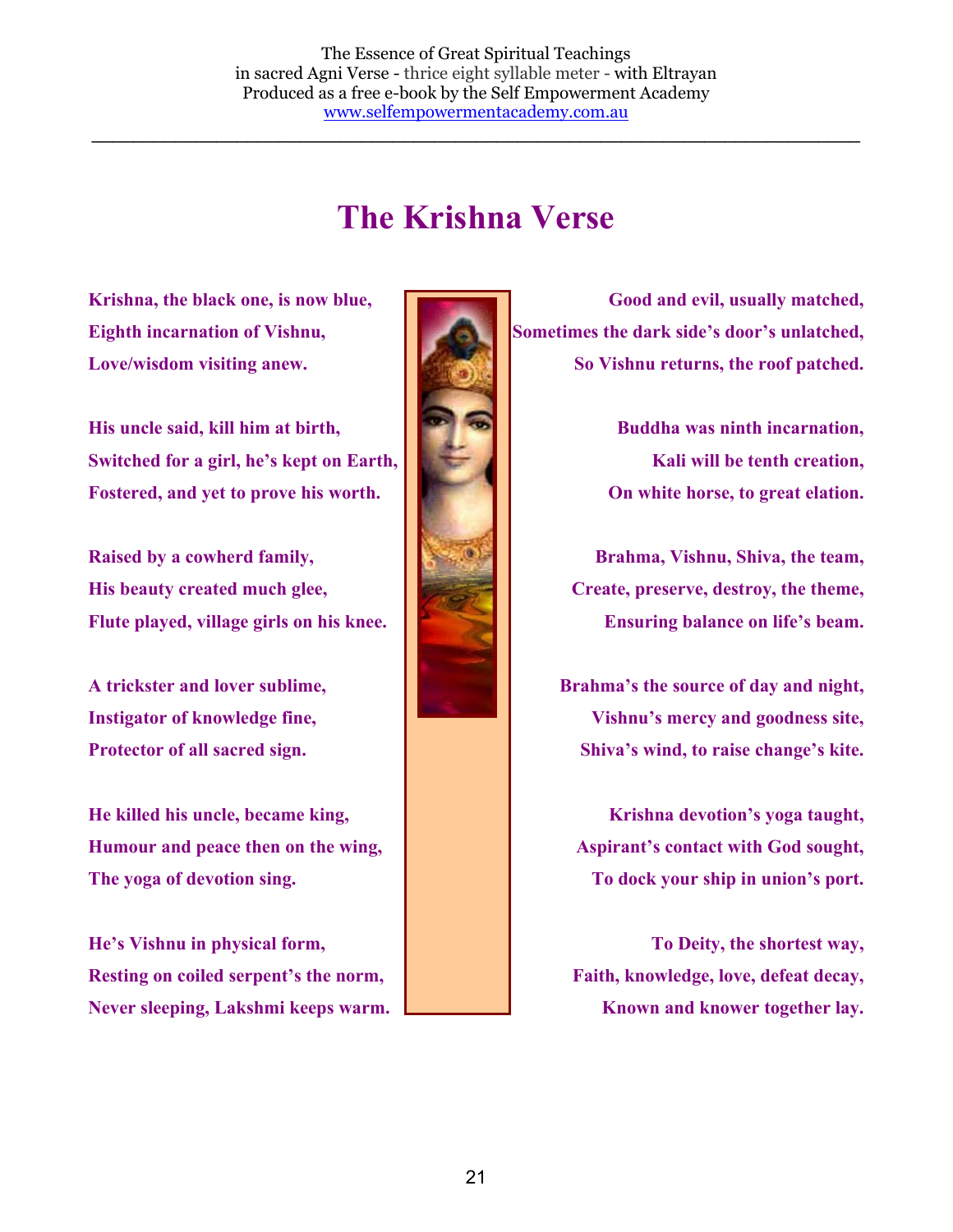\_\_\_\_\_\_\_\_\_\_\_\_\_\_\_\_\_\_\_\_\_\_\_\_\_\_\_\_\_\_\_\_\_\_\_\_\_\_\_\_\_\_\_\_\_\_\_\_\_\_\_\_\_\_\_\_\_\_\_\_\_\_\_\_\_\_\_\_\_\_\_\_\_\_

**Maya, life's background illusion, Leela, play with no delusion, Adventure to make God's fusion.** 

**A façade's the normality, Unity, is reality, So move beyond banality.** 

**The body's a small universe, Veiling power, ego rehearse, Connection lets us reimburse.** 

**To cross the bridge, your mind suppress, Me and mine's clothing to undress, The sweetest taste is not careless.** 

**Philosophy in daily life, Highest ideals reprogram strife, Tantra yoga to sharpen knife.** 

**Achieving desirelessness means, Intense desire that way must lean, Infers paradoxical teams.** 



**Expand awareness in all states, Identify what complicates, The most refined life satiates.** 

**They're always matched, rest and movement, Static, dynamic improvement, Shakti/Shiva has paid the rent.** 

**To seduce, full moon and flute played, Divine connection, man and maid, To worship, bliss and treasure trade.** 

> **Guiding Arjuna in battle, Gita teaches men aren't cattle, The first complete yoga's rattle,**

**From physical turmoil retired, Killed when a hunter's arrow fired, The current age of Kali sired.** 

**Krishna was beauty's avatar, God is the mast, love is the spar, Love and wisdom will travel far.** 

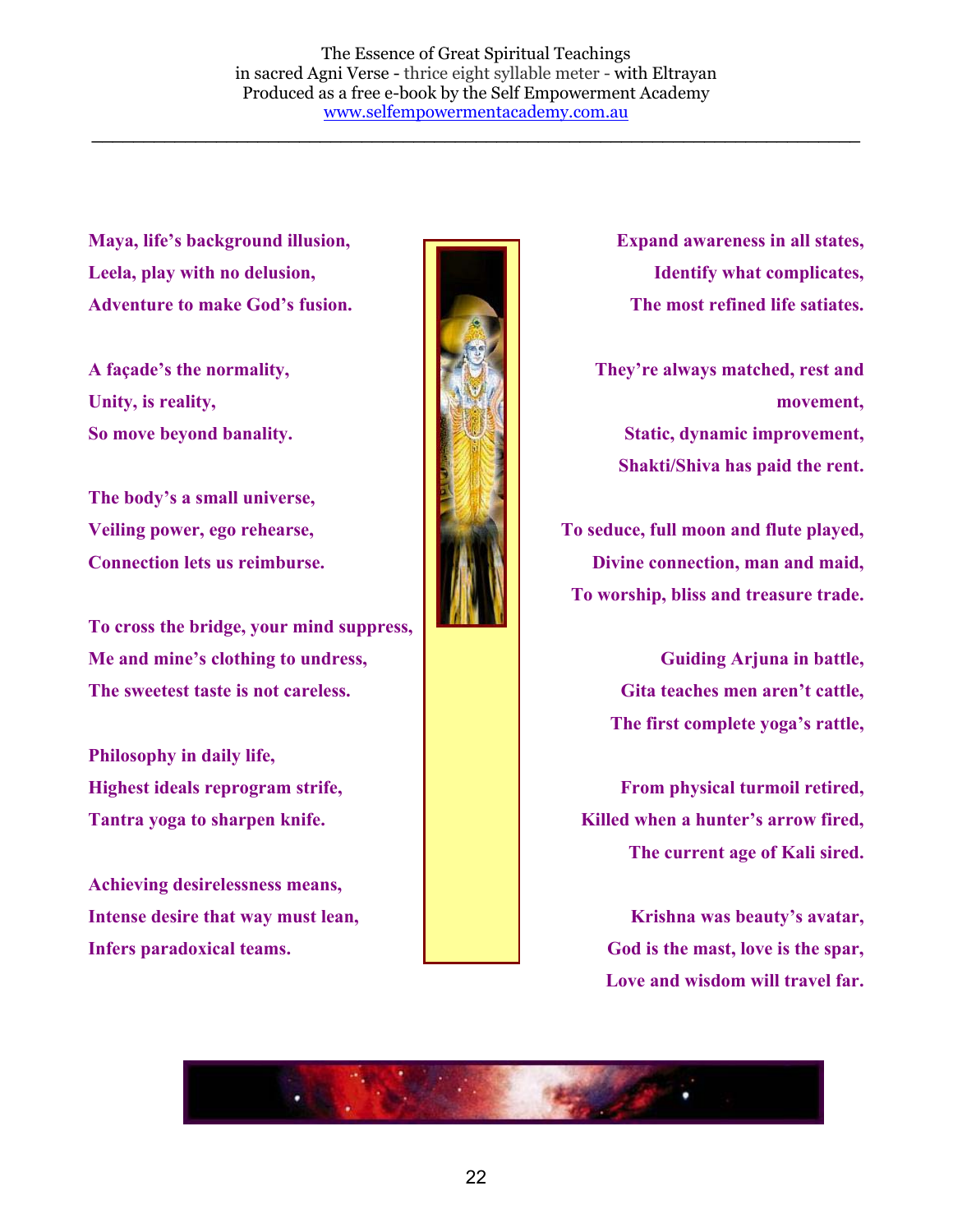## **The Kabala Verse**

**Kabala is mysticism, As seen through a Jewish prism, Creative expressionism.** 

**It's the path to divinity, Returning to infinity, Use refined will's agility.** 

**Esoteric soul of Hebrew, Torah's hidden teachings to woo, From five books of the Bible grew.** 

**Kabala is always oral, Personal guide avoids coral, Helpful as a mould for morals.** 

**Search origin of creation, Messages from God, elation, Beyond physical sensation.** 

**The Kabala's pattern's distinct, Sacred geometry is linked, In Hebrew letters, blindness blinked.** 



**Star tetrahedron, Merkaba, Rotation of consciousness car, Movement to reality far.** 

**Return to higher harmonic, True love's not always platonic, Desist to gain is ironic.** 

**Emotion and linear time, Thought creates duality's sign, Experience, on which we dine.** 

**The physical body we'll shed, Higher, faster thought to be wed, To lie in a waiting light bed.** 

**Kabala is spelt many ways, All indicating the same maze, The greatest nights, the best of days.** 

**Your inner voice gives fair warning, A quest for answers is dawning, It's alchemy of mind's morning.**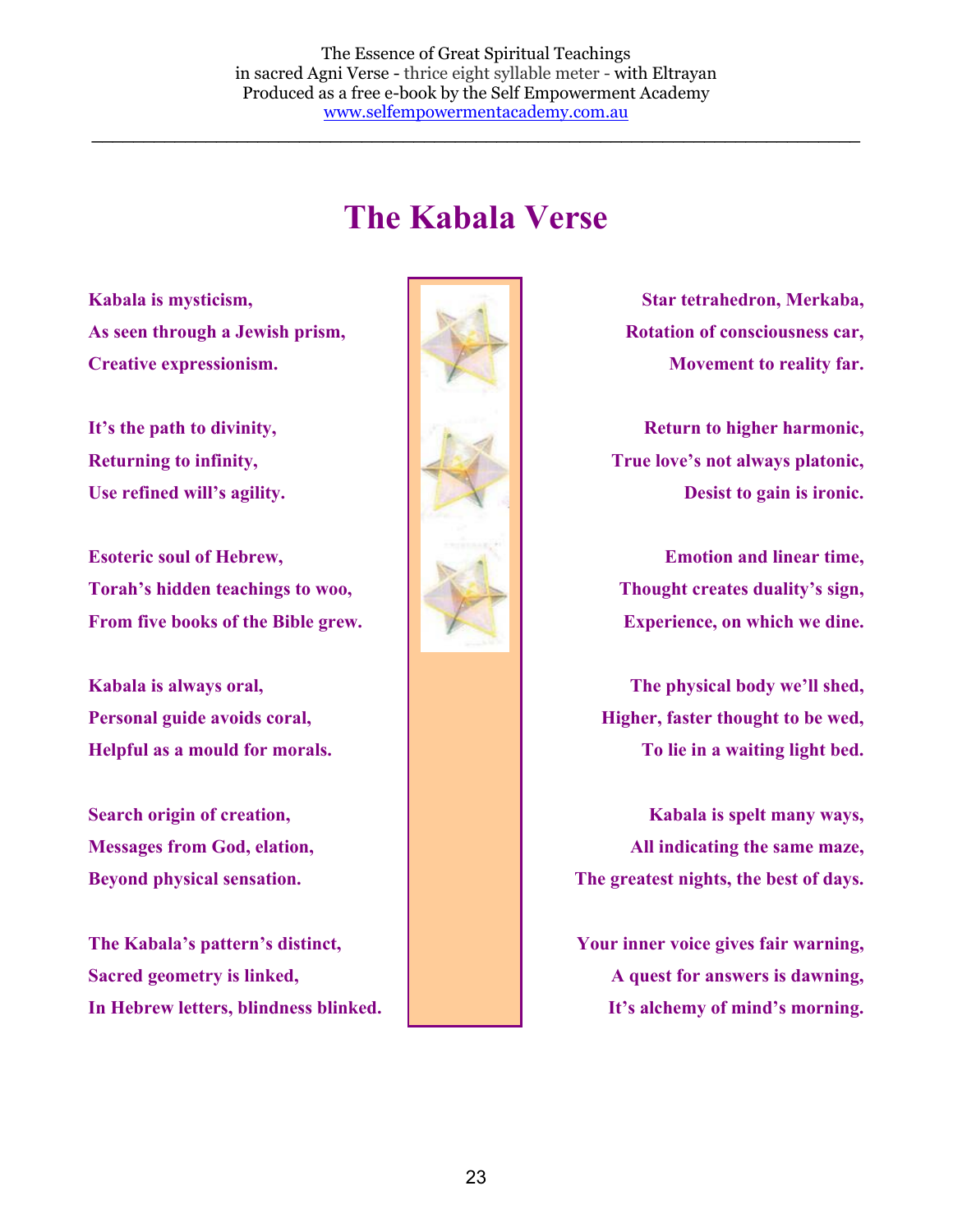\_\_\_\_\_\_\_\_\_\_\_\_\_\_\_\_\_\_\_\_\_\_\_\_\_\_\_\_\_\_\_\_\_\_\_\_\_\_\_\_\_\_\_\_\_\_\_\_\_\_\_\_\_\_\_\_\_\_\_\_\_\_\_\_\_\_\_\_\_\_\_\_\_\_

**Cooking purification's tart, And loading transformation's cart, Alchemy is known as "the art"** 

**Images to trigger insight, They're ripe for intuition's bite, Eternal symbols, burning bright.** 

**Alter brain waves with visuals, A mystery inclined to pull, Carpet designs, woven in wool.** 

**Egyptian teachings to the west, Mundane and spirituals' crest, Enlightenment's spice, to add zest.** 

**Alchemy's universal barge, With chemistry, for camouflage, Sulphur, mercury lead the charge.** 

**Substantiation is the goal, Invoke acceleration's role, Age to youth, sick to well, through soul.** 

**Health, wealth, and longevity's pie, All attributes of soaring high, Blessed is hidden from the eye.** 



**Light may not be known by darkness, Incomprehension may suppress, But style is how you deal with stress.** 

**Stalk imperfections with great stealth, Find and connect with inner self, Our changeless core, which holds real wealth.** 

**When tuned, choices are very clear, Cause and effect world has no fear, Known results from actions appear.** 

**Having awareness of the past, Hold present understandings fast, Assurance of the future's cast.** 

**The essence, the thing to be born, Can be cultivated, like corn, Many seeds from the cob can spawn.** 

**Material things can entrap, Achievements not earned leave a gap, But giving first, turns on the tap.** 

> **Flattery, humility's foe, Praising while present, ego sews, The purity of giving grows.**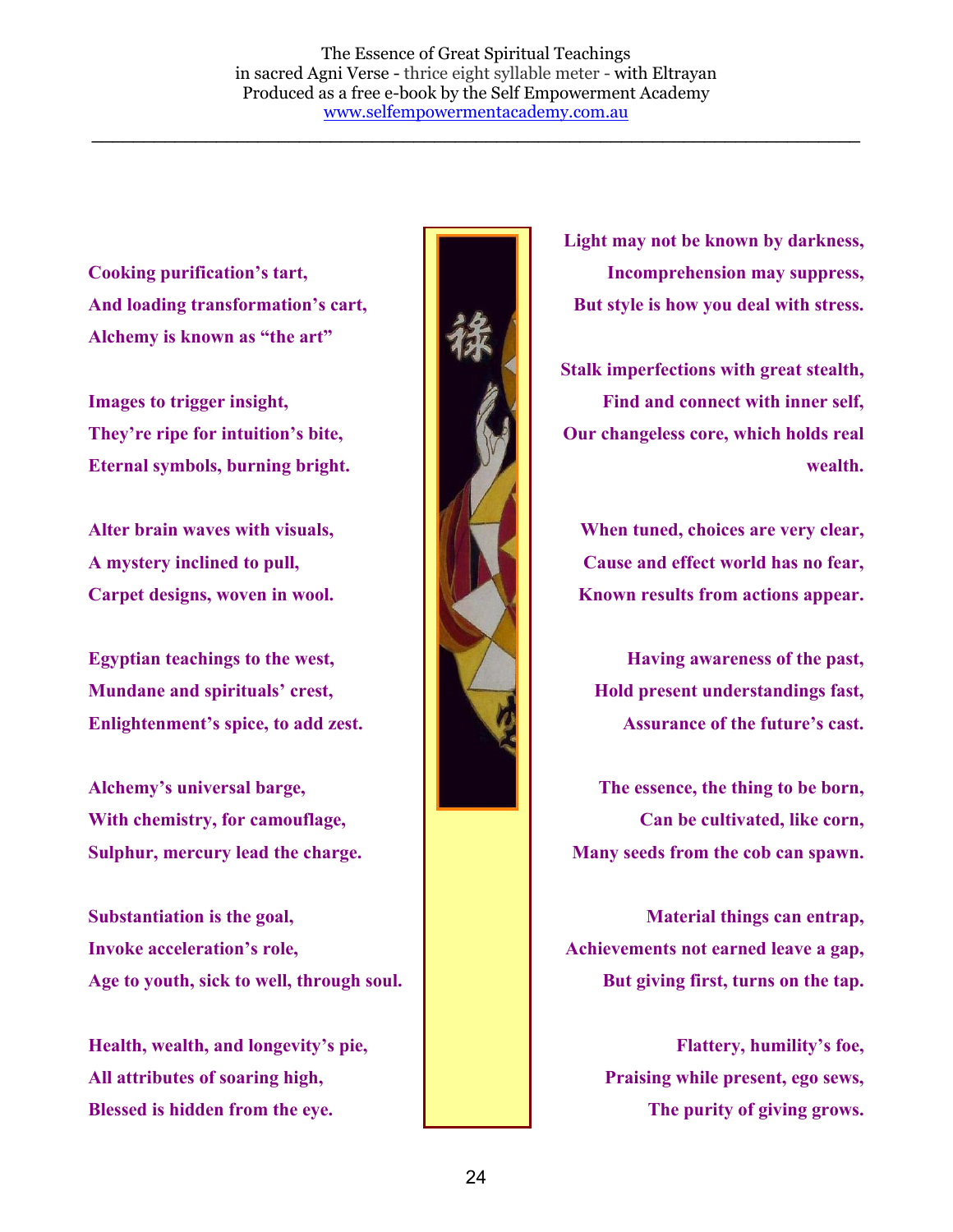**Though clothed by our physical frame, All true nature's flags are the same, When focus and intent are tamed.** 

**Words can be soothing, or may harm, Encouragement's a healing balm, So criticise while staying calm.** 

**To find the philosopher's stone, Which cleanses, and youthfulness hones, Needs attributes which you must own.** 

**With medical alchemical, A formula nonsensical, To obscure the real essential.** 

**Perfect unity is the key, To balance, pay discipline's fee, For healing, and wisdom to see.** 

**When you extract "the seed of gold", Consumed, changes to young from old, Devotion's ritual unfolds.** 

**Outer character, which is base, Converts to gold, a state of grace, The magic stone refines the face.** 



**Life's evolution's driving force, The universal, binding sauce, Sanctity of pure thought, the course.** 

> **On currency, "the eye of God", Many faiths the solar disk trod, Universe's architect's rod.**

**A talisman against danger, Evil eye cast by a stranger, Safe as the babe in the manger.** 

 **There's always a flaw in what's good, Room to improve, knots in the wood, Perfection's the next neighbourhood.** 

**On Apollo's temple, spelt out, Know thyself, to remove all doubt, Nothing too much, also has clout.** 

**Oracle of Delphi will speak, When the "all seeing eye" can seek, Detecting the source of the creek.** 

**Kabala is the tree of life, Spinning the Star of David's rife, Complement of husband and wife.**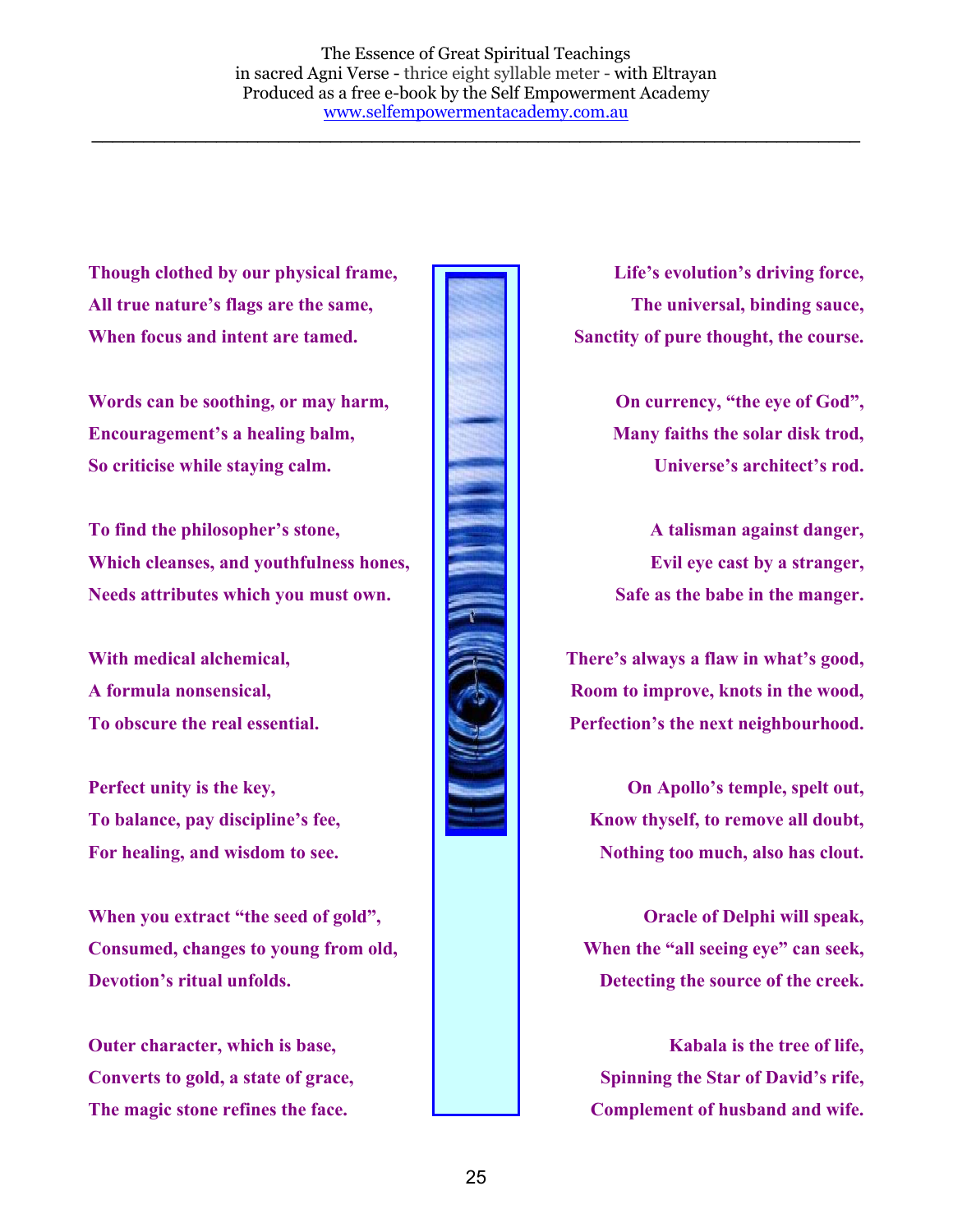



**The history of man has shown the great influences of religion, and consequently a study of religion involving an attempt to understand its significance, origins and many forms, is important, particularly since people's religious beliefs or lack of them greatly influence both their personal biofield and the social and global fields.** 

**The 19th century saw the study of religion in the modern sense, in which techniques of historical enquiry and the physical sciences were bought to bear. Of course, there is ongoing dispute amongst scholars about the importance of faith in historical and physical considerations.** 

**Religion is a human being's relationship to that which they consider as holy, sacred and divine. Religion is a metaphysical matter, which may be described as the philosophical study whose object is to determine the real nature of things. Metaphysicians would suggest that this is the most fundamental and comprehensive of inquiries in that it is concerned with reality as a whole.** 

**In discussing religion, the first thing that is noted when an overview is taken of the work done by scholars and theologians, is the high level of commonality featured in all religions, and how each religion has, over a period of time, evolved out of a former, changing the characters and circumstances of the stories to fit local culture and times.** 

**It can be shown how the Hindu faith evolved into the Buddhist that evolved into the Christian faith. In fact, scholars say that there are 50 major points of identical beliefs between Buddhist and Christian faiths, and only four main differences.** 

**Religion is, of course, an intensely personal matter by definition. However, a study of the founders and teachings of the various religions is very beneficial.**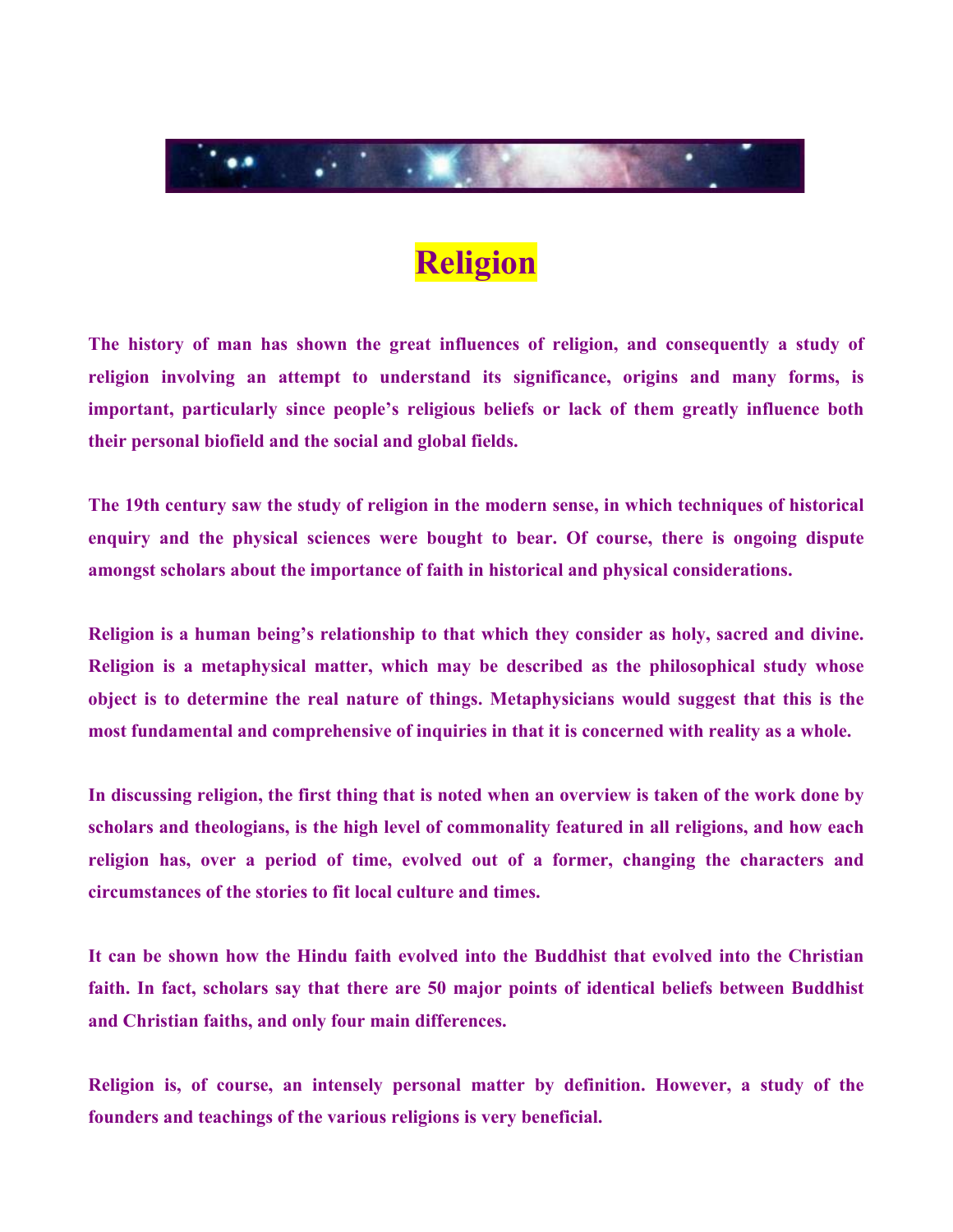#### **Christian**



**Christianity is the first religion to be considered. The largest Christian groups are the Roman Catholic Church, the Eastern Orthodox Churches and the Protestant Churches. Of course, in addition, there are several independent Churches as well as numerous new Churches springing up throughout the world.** 

**The basis of Christianity is the life and ministry of Jesus. The details of Jesus' life are surrounded by uncertainties. However, the period in which his ministry and death occurred, could be narrowed down with some accuracy on the basis of the dating of the appearance of John the Baptist, in AD28, which is confirmed by independent sources.** 

**It is generally agreed that Jesus' birth was about seven years prior to the date celebrated. The tradition of Bethlehem as the place of Jesus' birth probably comes from the Old Testament view that the Messiah would be a descendant of David. However, Jesus' parents, Joseph and Mary, were residents of Nazareth. Some versions say they moved to Bethlehem for social reasons or political upheaval. Others say they were there temporarily to register as their family's place of origin.** 



**The motif of Jesus' mother, Mary, being a virgin, is traditional in earlier Buddhist and Hindu faiths, both of which had virgin mothers of their prophets. However, the word in Hebrew means young woman, and was translated as virgin when the Greek version was written. The teaching, life and death of Jesus are generally well known. The main point of his teaching was not that of the Jewish day of judgment, so much as the fact that God consciousness was present in all, and could be realized should his example be emulated.**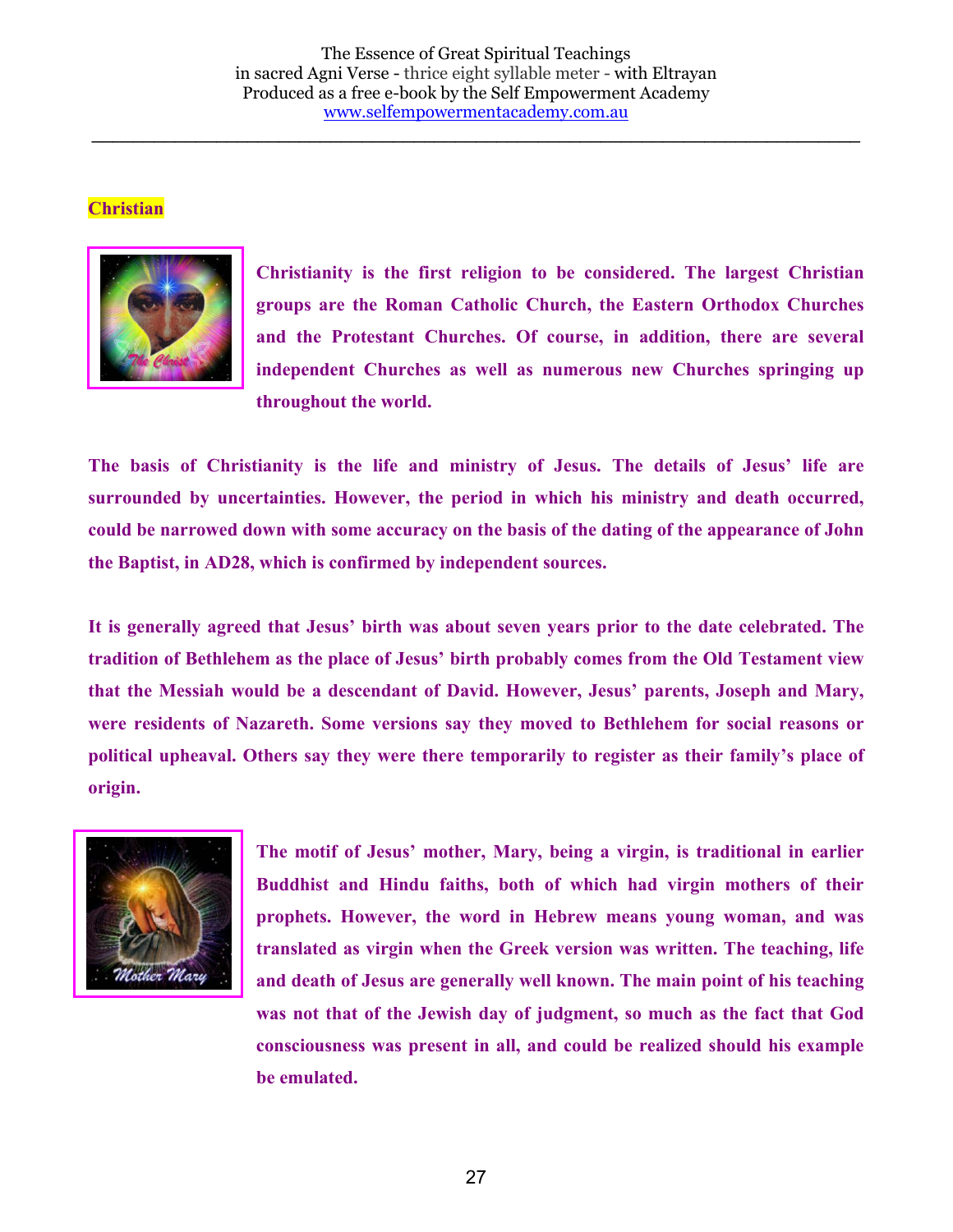**The first of the large groups of Christians are the Roman Catholics, and most would agree that Roman Catholicism has been the decisive spiritual force in the history of western civilization. There are more Roman Catholics in the world than there are believers of any other religious tradition. The Roman Catholic Church is an indispensable component of cultural literacy.** 

**The history of the Roman Catholic Church is essentially that of a Jewish cult, which was initially persecuted, by the Romans, but by the end of the 4th century Christianity was the state religion of the Roman Empire. Its privileged position allowed the Church to flourish. The fall of the Roman Empire and the arrival of the Barbarians left the Pope and the Catholic Church the only effective force for order in the western world of that time.** 

**The division of the Eastern Orthodox Churches happened in 1054, and was based on the Roman Churches insistence on elevating the rank of the son to before that of the mother in the Holy Trinity, suggesting that the son had issued forth before the mother, which was unacceptable to the Eastern Churches.** 

**Further, in the 16th century a general demand for a thorough reform of the Church swept through the west as Calvin, Luther, and others attacked the corruption and lack of spiritual vitality in the Church. This reformation led to a break in the Church. The groups so spinning off termed themselves, and are still referred to, as Protestants.** 

**The basic difference between the Protestants and the Roman Catholics was the Protestants held that the supremacy of the Holy Scripture outranked the authority of the Pope in matters of faith and order.** 

**The Churches of Christian Eastern orthodoxy retained their identity and the loyalty of the people in the face of hostile Roman Catholic, Muslim and for much of the 20th century, communist domination. The Russian Church was the leader of world orthodoxy, and most orthodox Churches exported throughout the world, particularly in America, remain organized along ethnic lines, in Churches that retain their European ties.**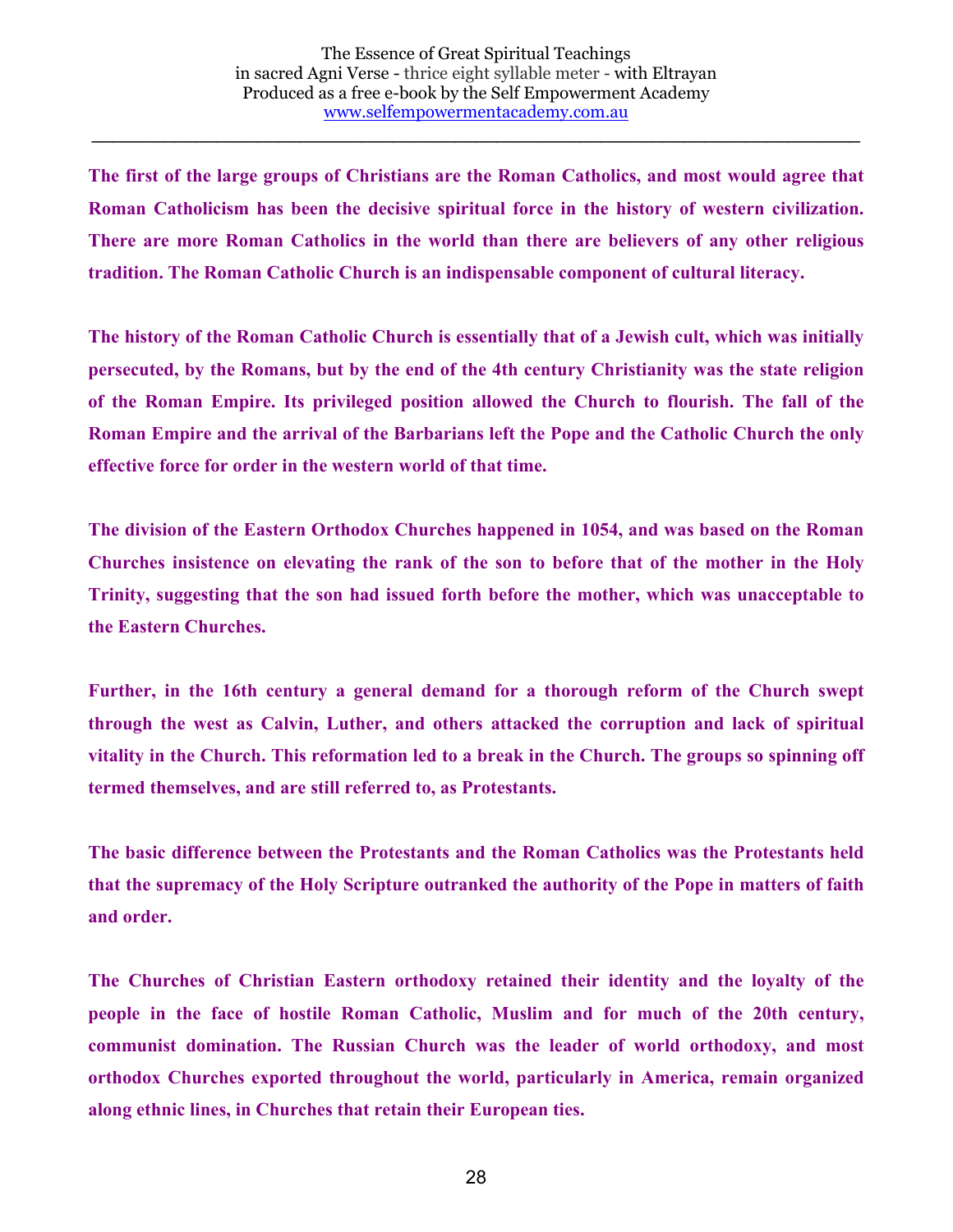**The essence of eastern orthodoxy is the veneration of icons, from Christian belief that God became man in the person of Jesus, therefore divining human nature. The veneration of icons, that is formal paintings of Christ, the mother of God and the saints, play an important role in worship. All Eastern orthodox Bishops must be monks, and therefore celibate, although married men may become priests. Orthodoxy Churches have participated in the ecumenical movement of the twentieth century. Most Orthodox Churches have joined with major Protestant Churches as members of the World Council of Churches, and relations between orthodoxy and Roman Catholicism have improved in recent times.** 

#### **Buddhism**



**The Buddha Gautama was born in the 5th or 6th century BC on the border of Nepal and India. He was the son of the King and was recognized at birth as having special qualities. At his name giving ceremony on his 5th day after birth, specialists in interpreting body marks predicted that if the child remained at home we would become a universal monarch. If he left home he would become a Buddha. On the 7th day after his birth his mother died and the child, whose name Siddhartha means "one whose aim is accomplished" was raised by his mother's sister.** 

**His father, the King, being very aware of the prediction that Siddhartha may leave home, went to great lengths to provide every comfort and luxury to keep his interests within the palace. However, the Buddha's inclinations lay in other areas, and in due course he left the palace to become a monk.** 

**The Buddhist teaching may be briefly summarized in two areas. First, the 4 noble truths, which are: the truth of misery, that the truth of misery originates within us from the craving for pleasure, the truth that this craving can be eliminated, and the truth that this elimination is the result of the methodical path that must be followed.**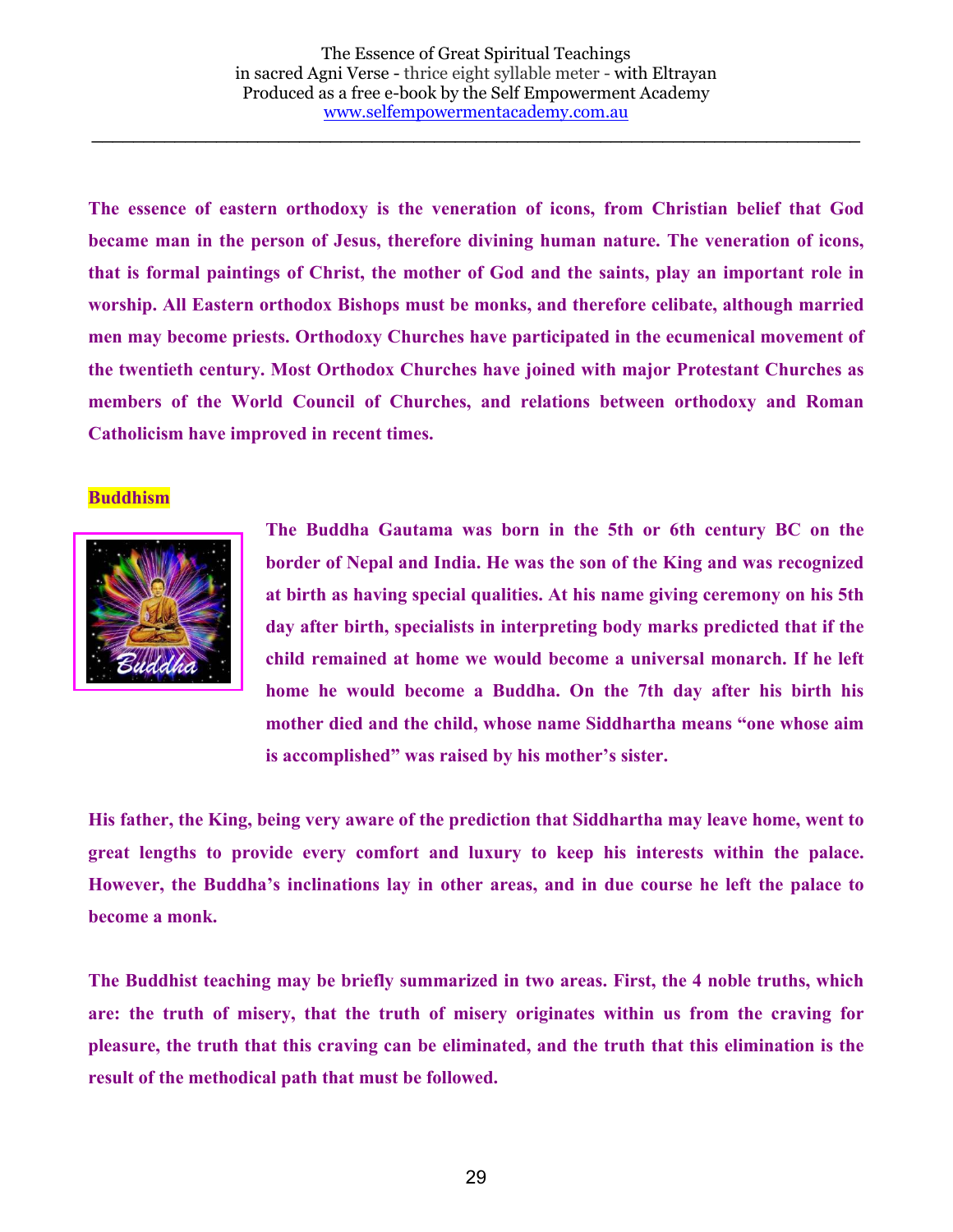**Buddha said there was an eight fold path to enlightenment, which consists of: right views, right aspirations, right speech, right conduct, right livelihood, right effort, right mindfulness and right meditation attainment.** 

#### **Hinduism**

**The term "Hinduism" refers to the civilization of the Hindus, who were originally the inhabitants of the Indus River. The term "Hindu" properly denotes the Indian civilisation of around the last 2,000 years. As a religion Hinduism is a composite of diverse doctrines, cults and ways of life.** 

**A Hindu may embrace a non-Hindu religion without ceasing to be a Hindu, because Hindus are disposed to regard other forms as worship as inadequate, rather than wrong or objectionable. They tend to believe that the highest divine powers complement one another, and that few religious ideas are irreconcilable. Because religious truth is said to transcend all verbal definition, it is not conceived in dogmatic terms. Hinduism is both a civilization and a congregation of religions yet it is not a central authority, with a hierarchy or organization. Every attempt at a specific definition of Hinduism has proved unsatisfactory. Even the scholars of Hinduism have emphasized different aspects of the whole.** 

**Perhaps the most defining characteristic of Hindu belief is the recognition of the Veda, the most ancient body of religious literature as an absolute authority revealing fundamental truth. At the same time however, its content has long been practically unknown to most Hindus. Every traditional Hindu venerates the Vedas. Those who reject its authority are regarded as unfaithful to their tradition.** 

**The Hindu revival of the 19th and early 20th century, was closely linked with the growth of Indian nationalism and the struggle for independence. Mahatma Ghandi was the most important leader for independence, and he appeared to his followers as the essence of the Hindu tradition. His austere celibate life was one that the Indian public had learned to respect implicitly.**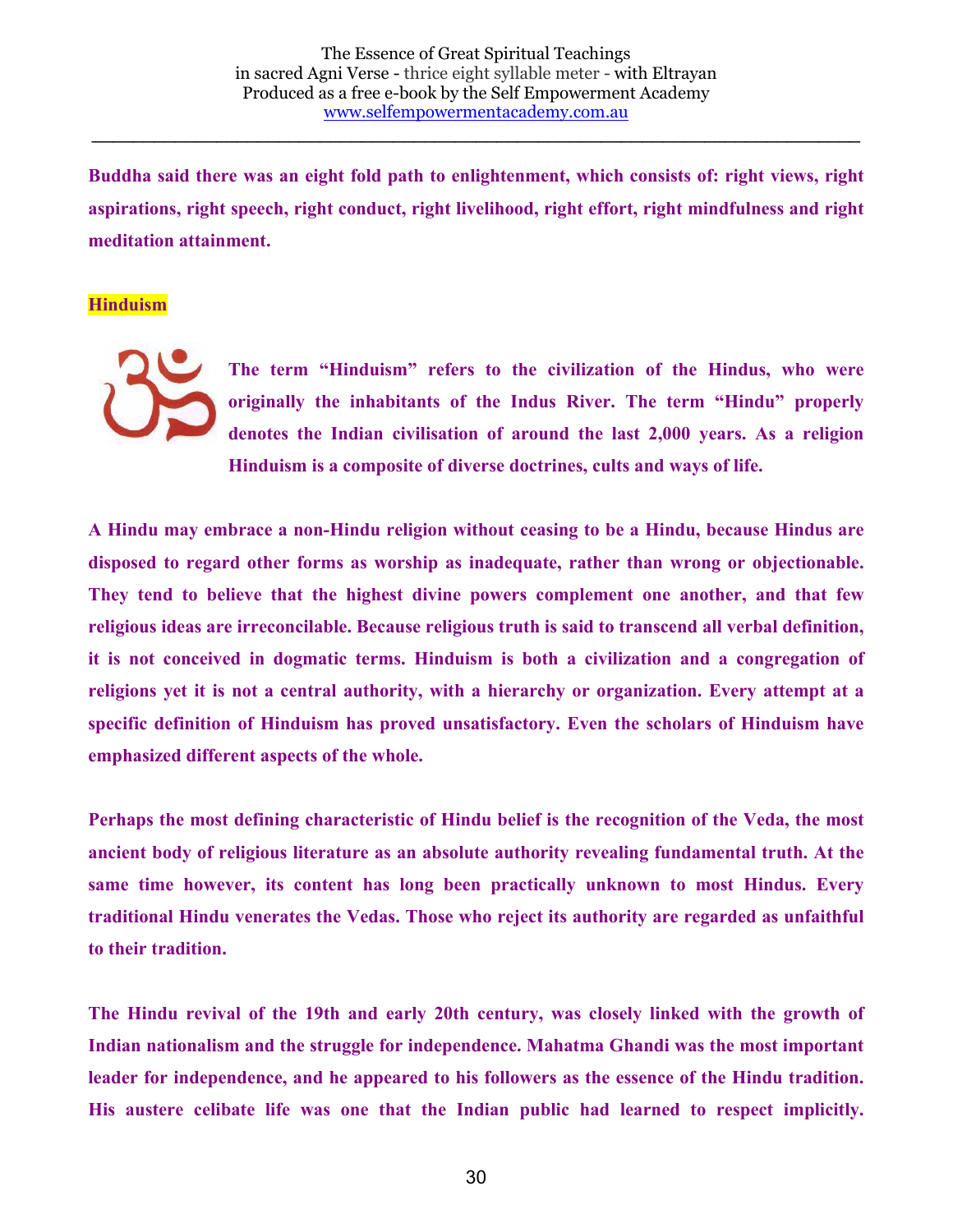**Ghandi's message, particularly on non-violence, reached a wider public than any of the earlier reformers.** 

**The increase in nationalism after the division of India into India and Pakistan in 1947, led to a widening gulf between the Hindus and the Muslims. The transfer of power in 1947 was accompanied by slaughter of huge proportions. Millions of Hindus left their homes in Pakistan for India, and millions of Muslims migrated in the opposite direction. The tension culminated in the assassination of Ghandi by a Hindu fanatic in January 1948.** 

**In the modern Hindu state the government has passed legislation opposed to traditional Hindu prejudices. All forms against discrimination of lower classes are now forbidden, although enforcing the law is not easy. Legislation in the mid 1950's gave full rights of inheritance to widows and daughters, and permitted divorce on quite easy terms. Although a law forbidding dowries has been in force for many years, it is difficult to enforce because of the strength of social custom.** 

**Hinduism is very popular in the form of mythological films, which are enjoying a renaissance. On both an intellectual and popular level, Hinduism is adapting itself to the new values and conditions that have been bought about by mass education and industrialization, and is responding to 21st century challenges.** 



#### **Islam**

**Islam is a major world religion, which was promulgated by the prophet Muhammad in Arabia. The Arabic term "Islam" literally means "surrender". Believers in Islam literally accept "surrender to the will of Allah". Allah is the Arabic name for God. The will of Allah to which man must submit is made known through the sacred scriptures of the Koran which was delivered in written form by Muhammad.**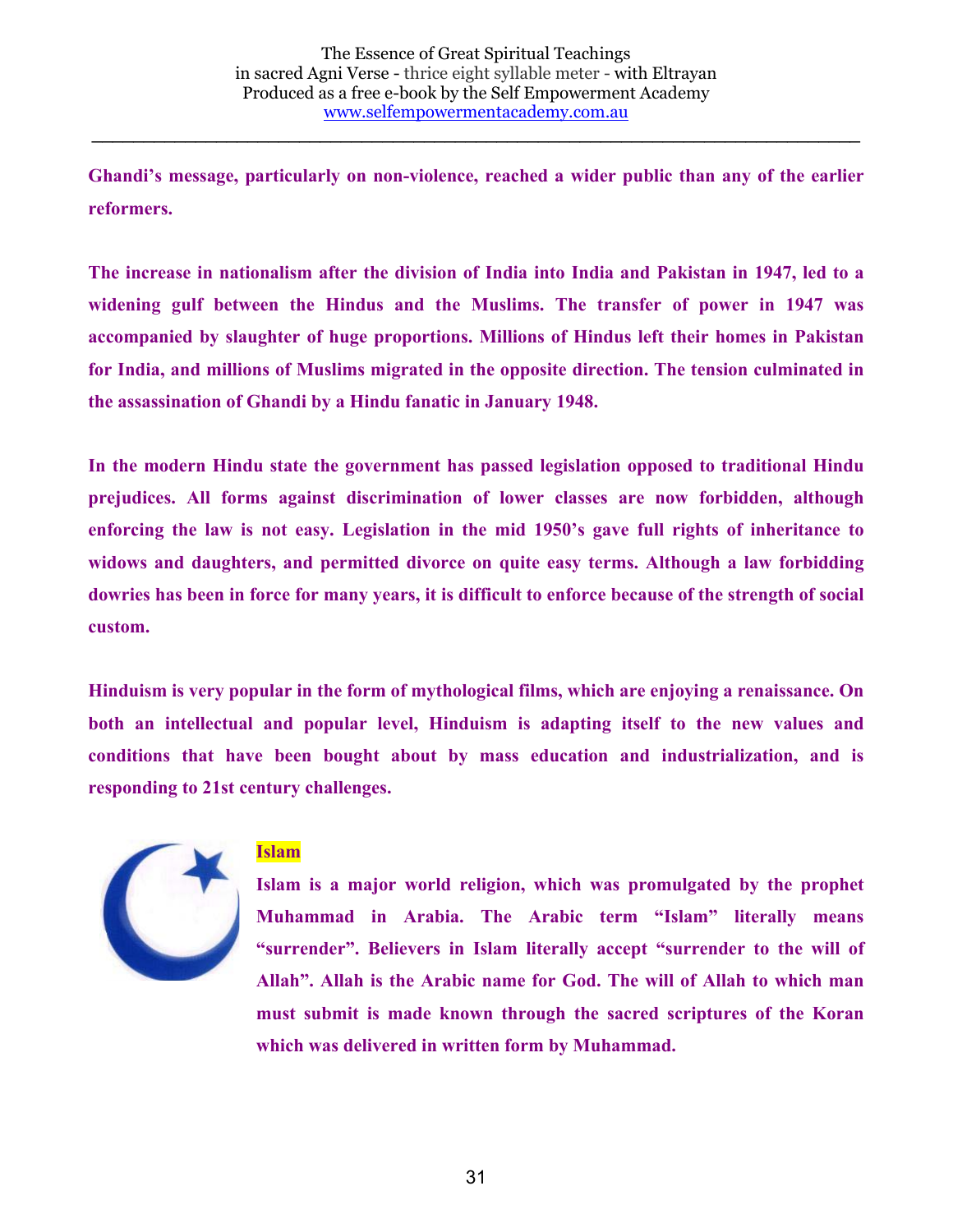**In Islam, Muhammad is considered the last of a series of prophets, which include Adam, Noah, Jesus and others. His message at once consummates and does away with the need for the revelations attributed to earlier prophets. Muhammad was born in Mecca in 570AD into a wealthy and influential family.** 

**Muhammad grew to be a warrior leader and politician. Based in Mecca he had many major battles with the forces issuing from Medina.** 

**The Muslim faith has given rise to the mystical Sufi grouping. While the mystics drew their vocabulary from the Koran, by rigid introspection and mental struggle, the mystic tried to purify his base self, from even the smallest signs of selfishness. For such students, meditation, minimal talk and fasting were the most important preparations for the spiritual life.** 

**Shinto** 



**Shinto is the name given to indigenous religious beliefs and practices of Japan. The word "Shinto" literally means "the way of Kami". Kami means mystical, superior, generally sacred, or divine power. Shintoism came into use to distinguish indigenous Japanese belief from Buddhism that had been introduced into Japan in the 6th century AD. Shinto has no founder, no official sacred scriptures in the strict sense, and no fixed dogmas, but it has preserved its guiding beliefs throughout the ages.** 

**Taoism** 



**Taoism, along with Confucianism, is one of the two major religious traditions that have shaped Chinese life for more than 2,000 years. Broadly, a Taoist's attitude towards life can be seen in the accepting and yielding joyful and carefree sides of the Chinese character.** 

**This attitude offsets and complements the moral and duty conscious purposeful character ascribed to Confucianism. Taoism is characterised by a positive attitude towards the occult and**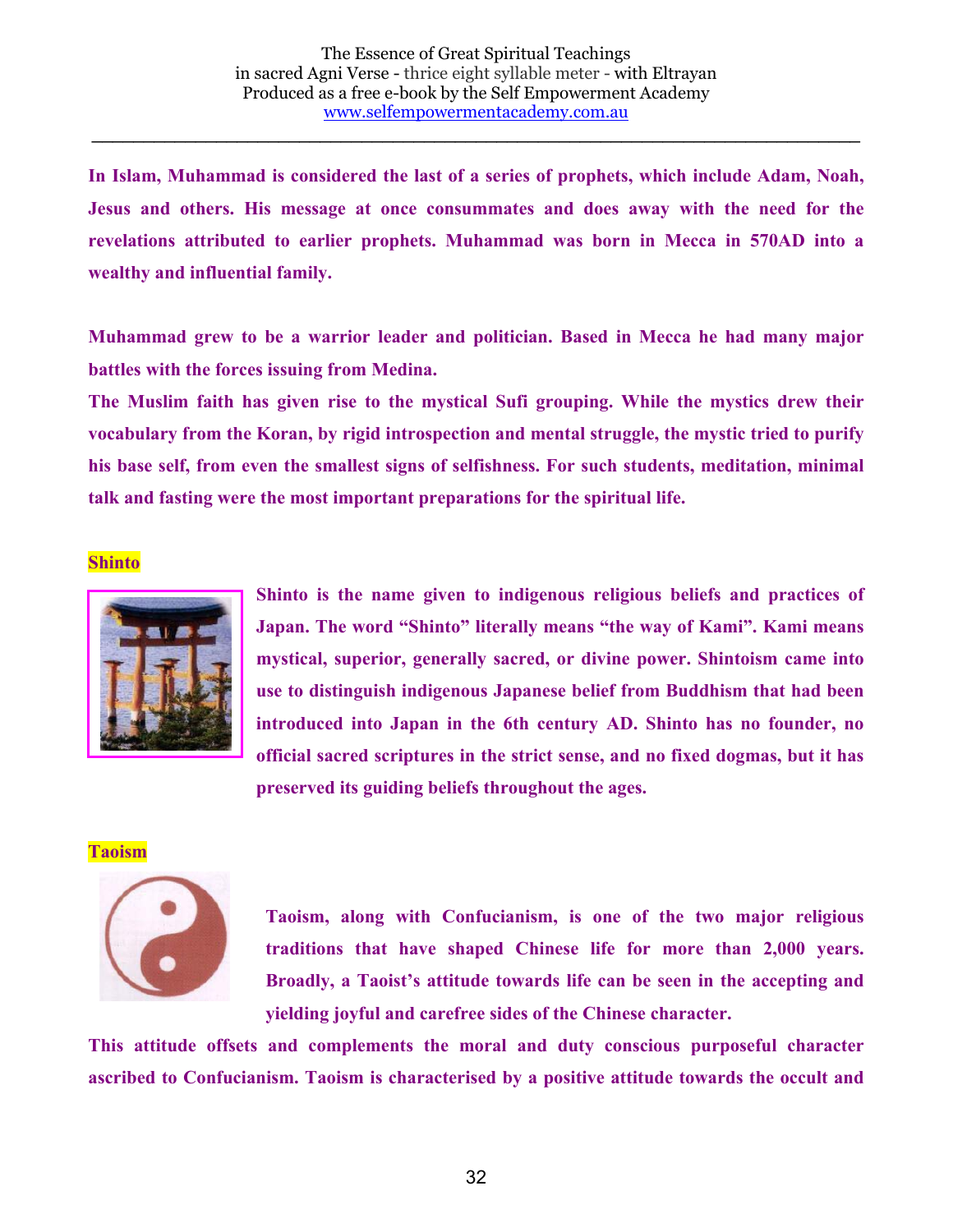**the metaphysical, whereas the pragmatic Confucian tradition considers these of only marginal importance, even though their reality is not denied.** 

**The founder of Taoism, Lao-tzu, historically remains an obscure figure. The principal source of information about his life is a biography written in about 100 BC. He was said to be a court official advising in matters such as astrology and divination, and was in charge of the sacred books. The name Lao-tzu seems to represent a certain type of sage rather an individual, and the relevant books of instruction seem to have a number of authors.** 

#### **Confucianism**

**Confucianism is a worldview, a political ideology, a scholarly tradition and a way of life. At times it is viewed as a philosophy, and sometimes as a religion. While Asians may profess themselves to be of a particular religion, seldom do they cease to be Confucians.** 

**Although grouped with the major historical religions, Confucianism differs from them by not being an organised religion. Nevertheless it has spread to all East Asian countries under the influence of Chinese culture, and Chinese ethical values have served well for over two thousand years, as the source of inspiration for human interaction between individuals, communities and nations.** 

**Confucius lived from 551BC in an era of political violence and social disintegration. He was a master teacher concerned with developing thought and action that could be restorative of order and harmony. As a school of thought and practice, Confucianism has passed from the scene of modern China, yet its principals remain embedded in Chinese culture.** 

#### **Jainism**

**The guiding principle of Jainism is respect for life and all living things. Tradition says that the religion was founded in the Ganges Basin, India, in the 500s B.C. by Mahavira (the Great Hero).**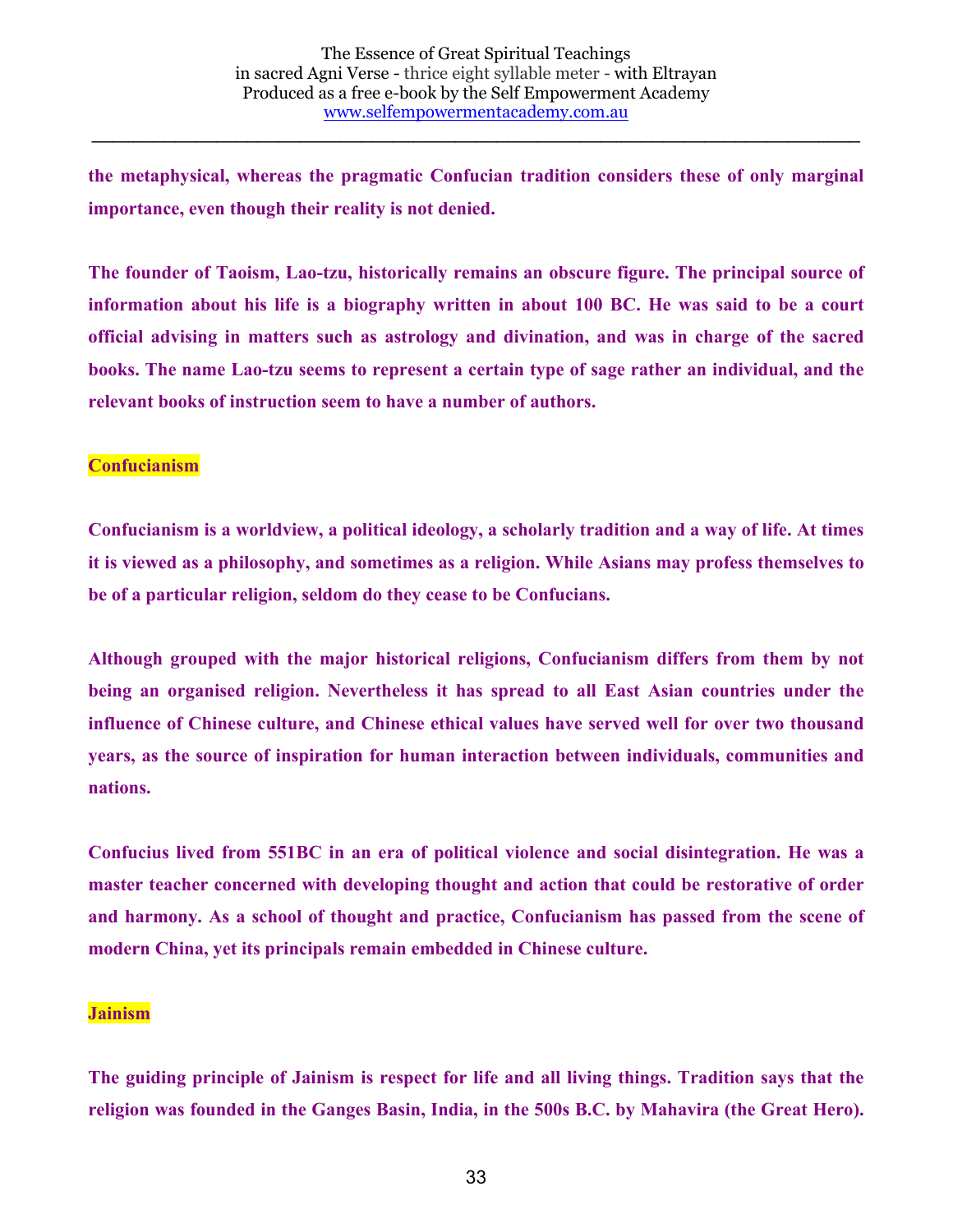**Like the Buddha, who was a contemporary, Mahavira was born into a high-caste family, but at the age of 29, he renounced his wealth to live as a wandering beggar.** 



**Tired of the ongoing cycle of birth, death, and rebirth, and dissatisfied with the prevailing religious teachings, he set out to find enlightenment for himself through practices that were increasingly ascetic (without material comforts). It is said that his first act was to tear out all his hair before leaving home. After 12 years of wandering, he achieved perfect knowledge (kevala) through fasting and meditation.** 

**Once had had attained enlightenment, Mahavira gathered a small group of followers around him and taught and preached for the next 30 years before starving himself to death in the village of Pava, near to where he was born. Pava is still an important pilgrimage site for Jain followers.** 

**The Five Great Vows: In Jainism, monks and nuns take Five Great Vows (Mahavratas) to help them on their path toward enlightenment. These are ahimsa: not to harm any living thing; satya: to speak the truth; asteya: not to steal; brahmacharya: to abstain from sexual activity; and aparigraha: to give up all worldly things and human attachments. The vow of non-violence or non-injury is central to Jainism, and novice monks are given a broom to sweep away living creatures so they do not tread on them accidentally and kill them.** 

**By A.D.100, the religion had split into two sects. The Digambaras (literally, "sky clad") believed that their total renunciation of worldly possessions meant that they should renounce clothing and (men, not women) should go completely naked. The Shvetambaras ("white clad") believed that monks and nuns could wear simple white robes.** 

**There are thought to be about four million Jains worldwide, most of who live on the Indian subcontinent, where they are members of the merchant, banking, and business community.**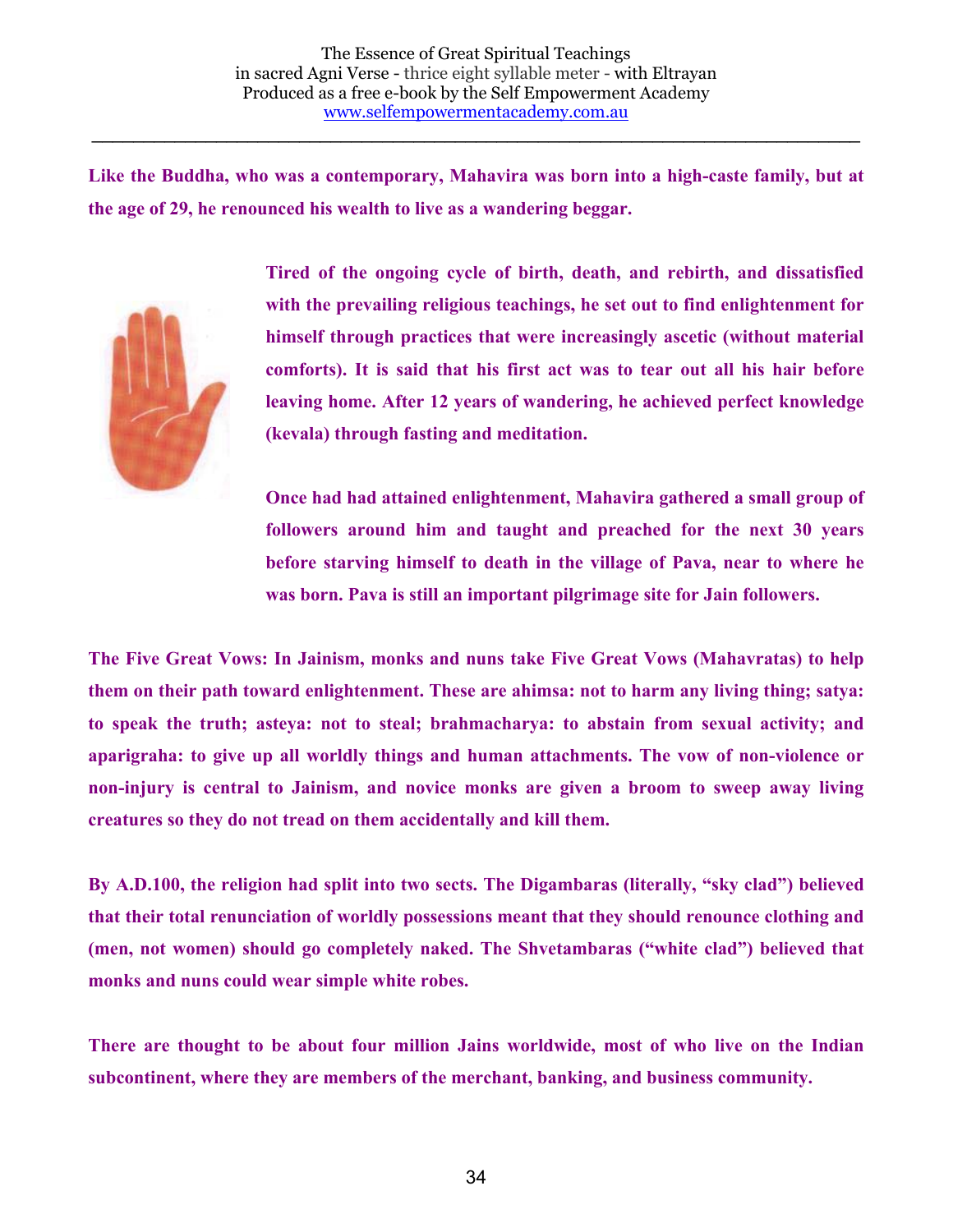#### **Judaism:**



**The world's oldest monotheistic religion, accepting that there is only one God who created the world. Like Christianity and the Moslem religion, Judaism traces its roots back to Abraham and claims that 3,500 years ago God revealed the ten commandments to Moses plus the first five books of the scripture known as the Torah which guides the Jewish people today. A guideline to living, the Torah focuses on personal morality, acting with kindness and respect of self and others.** 

**People are attracted to different religions for many reasons, including birthplace and culture, and family history, the attraction of magnetic fields from other time lines, known as karma and the unfinished business that it brings. Attraction to a philosophy or religion also comes due to pre-agreed learning that is required for the soul's evolution.** 

**As science replaces much of traditional religious belief, the mysticism of religion is far from extinct. The modern mystic is practical, not leaving an unredeemed world to its own ways. Not escape, but rather victory, is mysticism's inner urge and promise. Modern mystics do not merely withdraw, they also return, and attempt the ancient alchemy, that is the transformation of man. A solitary salvation does not satisfy either head or heart.** 

### **Other free e-books by Eltrayan**

### **The Development of Human Consciousness**

http://www.selfempowermentacademy.com.au/htm/files/books/DevelopmentOfHumanConsciousness. pdf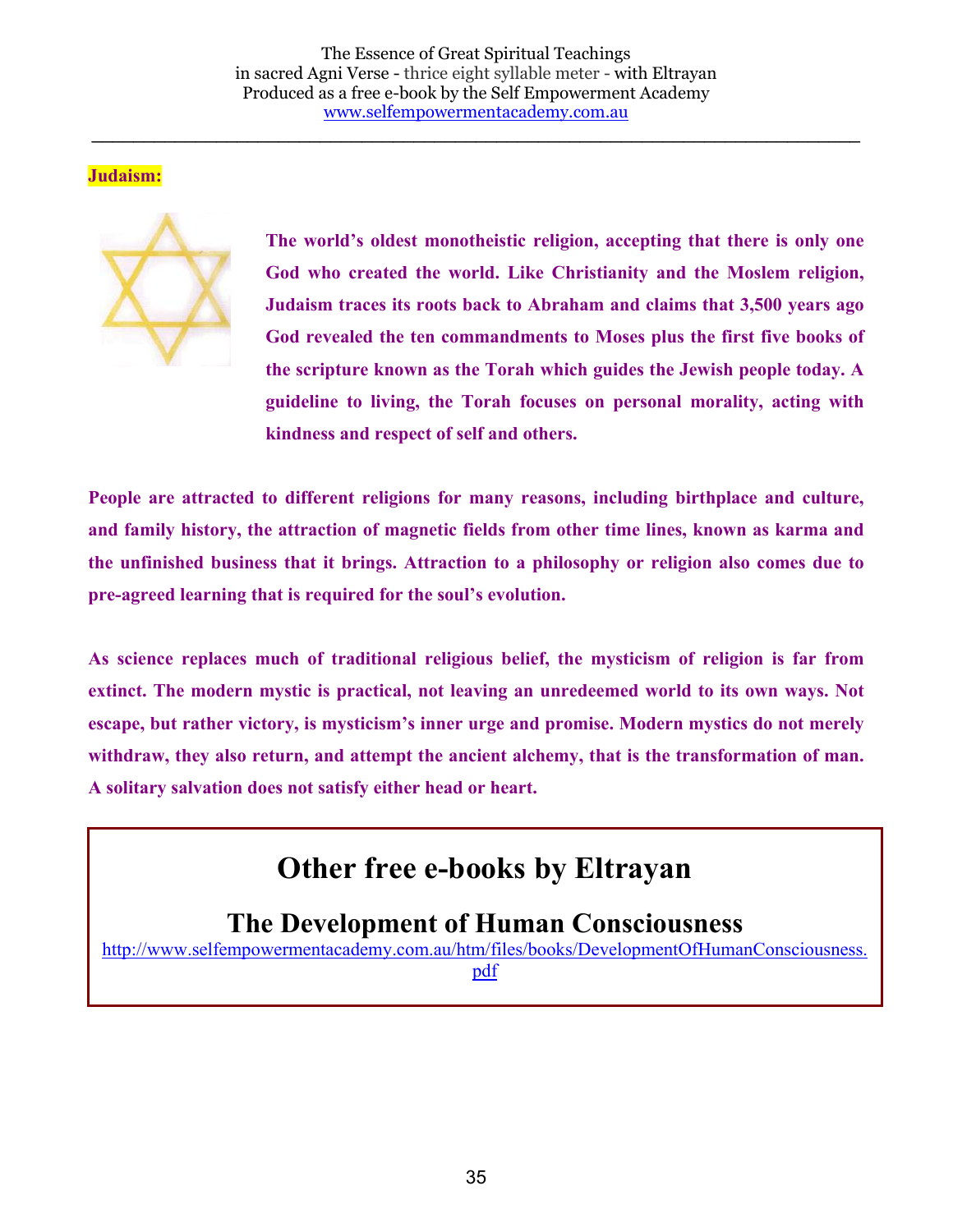Also produced by The Self Empowerment Academy

## **EDUCATIONAL E-BOOKS & AUDIO**

**http://www.selfempowermentacademy.com.au/htm/cia-education.asp**

Education eliminates ignorance which eliminates fear which leaves more room for love.... the following e-books are just a few of the 20 books Jasmuheen has provided the Self Empowerment Academy and its online representative the C.I.A. All provide many wonderful tools and insights for the co-creation of personal and planetary paradise.

*IN RESONANCE*: This book can be likened to a 'motor mechanic' manual except it is for tuning and aligning the four body system - physical, emotional, mental and spiritual - for a blissful life! The book covers 20 years of well-researched information on the Ancient Wisdom, plus many practical techniques to create positive change from breath and light work to bi-location, universal law, and telepathic communication! (No 2 with Esotera Magazine Best-seller - August 98 Germany) Add to shopping cart.

*DIVINE RADIANCE : ON THE ROAD WITH THE MASTERS OF MAGIC:* A detailed account of the life of the messengers of the Masters of Magic. A 'heart' book filled with transformational tools and stories of Jasmuheen's interaction and experience with the ones she calls the Masters of Alchemy plus tips for improving our Divine Communication, Divine Revelations and more. Add this book to shopping cart.

#### *THE DIVINE NUTRITION SERIES*

*BOOK 1 of the Living on Light – Divine Nutrition Series: "PRANIC NOURISHMENT – Nutrition for the New Millennium"*: Jasmuheen's fourth book which details her journey and experiences plus a detailed process, that allowed her to be physically sustained by the chi of life. This book also covers immortality and tools to stop the aging process. Living on Light is available in 15 languages – go to http://www.jasmuheen.com/who.asp#author for a list of publishers in other languages. Add this book to shopping cart.

*BOOK 2 of the Living on Light – Divine Nutrition Series: "AMBASSADORS OF LIGHT - Living on Light – World Health, World Hunger Project"* is Jasmuheen's tenth book and the follow on to her best seller "Pranic Nourishment - Nutrition for the New Millennium". In this book Jasmuheen offers practical solutions to world health and world hunger related challenges. This entails an in-depth look at global disarmament, the dissolution of prohibition, the forgiveness of third world debt, holistic re-education programs for long-term resource sustainability, and the elimination of all dis-ease. This book is a collation of research, recipes and recommendations that if adopted, will radically alter the path of humankind! Imagine a world without war or hunger or fear? Imagine a world that is dis-ease free and unified where all life is honoured? These are the dreams of the Ambassadors of Light. Add this book to shopping cart.

*BOOK 3 of the Living on Light – Divine Nutrition Series: THE FOOD OF GODS* – Powerful solutions, and meditations and tools on how to nourish all our hungers and eliminate our physical, emotional, mental and spiritual anorexia so that we can all be healthy and happy and peaceful and prosperous. Perfect nourishment utilising Divine power. Jasmuheen's  $18<sup>th</sup>$  book. Add this book to shopping cart.

#### *THE BIOFIELDS & BLISS TRILOGY:*

*BOOK 1: FOUR BODY FITNESS* : Written as a simple education manual for schools, in this book Jasmuheen and Jeff share details of Biofield Science which includes programming codes plus a lifestyle recipe that will create inner and outer peace; harmonize all people, and inspire great change. Bridging the ancient Wisdom with Futuristic Science, Biofields and Bliss also introduces the Higher Light Science of advanced bioenergetics and its pragmatic application for personal and global refinement. This book COVERS recipe 2000> in great detail and offers many practical tools for successful living. Add this book to shopping cart.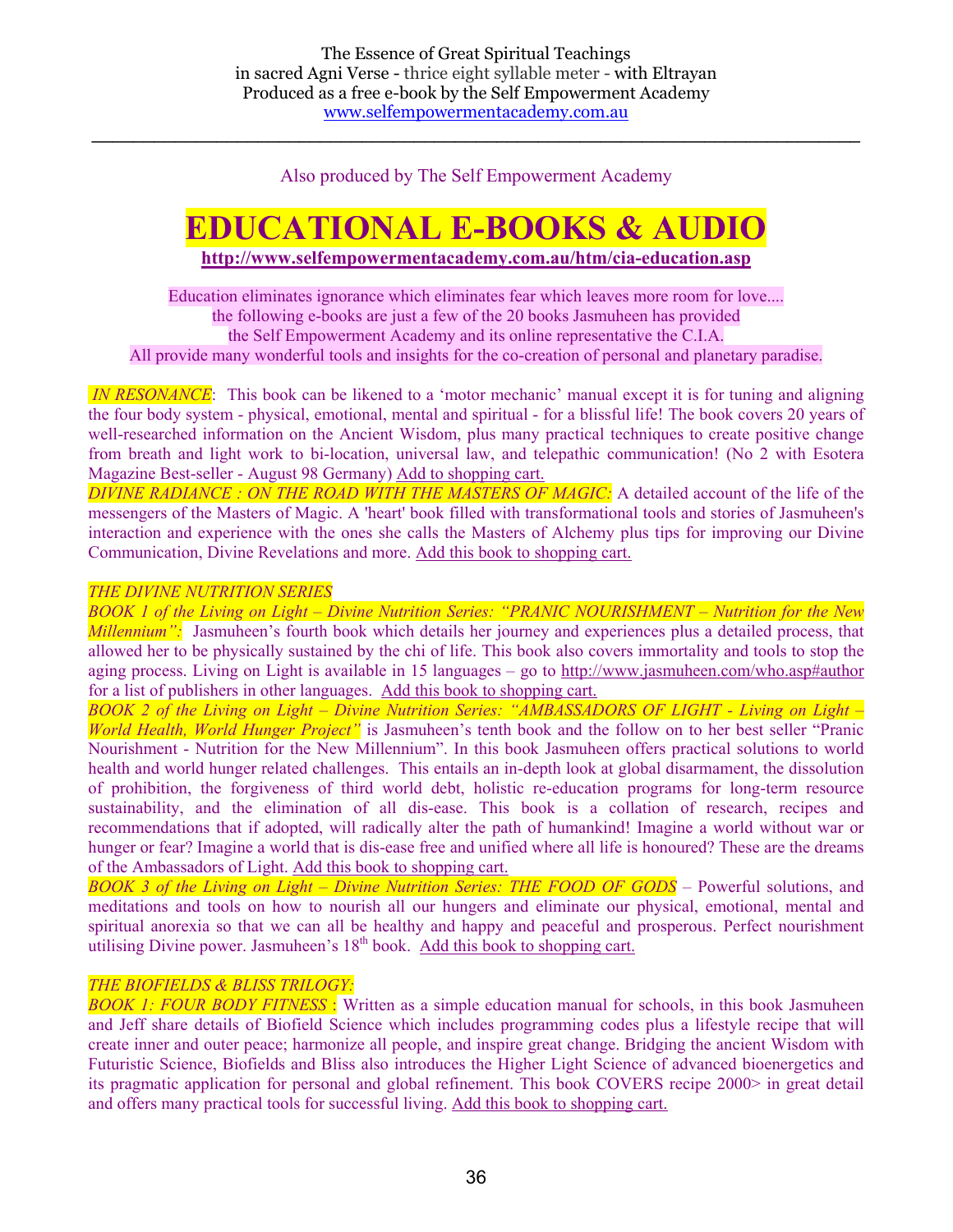*BOOK 2: CO-CREATING PARADISE:* Covering the Dimensional Biofield Science of fine-tuning our Social and Global Biofields to create paradise on earth, this book offers simple and powerful tools for positive personal  $\&$ global transformation. It also provides a synopsis of religions, the ancient wisdom and quantum principles plus self-empowerment and peace tools. Add this book to shopping cart.

*BOOK 3: THE MADONNA FREQUENCY PLANETARY PEACE PROJECT* : This free e-book carries the slogan "Change our Focus & Change our Future" and provides 9 practical projects and action plans and agreements and tuning tools that will create deep and lasting planetary peace by eliminating the root reasons and causes of war and terrorism. This manual is a timely, PERFECT ACTION solution for the chaos of this current millennium. Available ONLY as a free e-book. Also in ENGLISH – DEUTSCH – ESPANOLE – FRANCOISE – ITALIANO

*STREAMS OF CONSCIOUSNESS UNIFIED*: A collection of recorded live channelling taken from the previous 5 volumes of the "Inspirations" trilogy and Vol. 1 and 2 of "Streams of Consciousness". As a volume of communications received by Jasmuheen from C.N.N., the Cosmic Nirvana Network, during the 1990's; these divinely inspired messages cover attitudes and life skills and as such will never date. Add this book to shopping cart.

> NOW AVAILABLE: audio and also videos that are now available free from the C.I.A. website at the URL addresses of

http://www.selfempowermentacademy.com.au/htm/visual-welcome.asp#video http://www.selfempowermentacademy.com.au/htm/auditory-welcome.asp http://www.selfempowermentacademy.com.au/htm/peace.asp#LANGUAGES

### C.I.A. EDUCATIONAL AUDIOS

MEDITATION AUDIOS (MP3) with JASMUHEEN. Guided meditation audios are suitable for beginners to more advanced meditators. All meditations are in English and some have other language translations - these are catergorized by language and country. English, Portuguese, French & German with more to come soon. Investment either USD \$5.55 or USD \$7.77.

ENGLISH: NEW LISTINGS: The following 5 meditations are live recordings taken from the International M.A.P.S. Ambassadors Retreat in Thailand 2002.

1. Love Breath Meditation - 30 mins with Jasmuheen - Cosmic Cable Hook-In to the channel of Divine Love,, Divine Wisdom & Divine Power using specific breathing rthymn. Learning to alter our external & internal energy fields using the Divine Love Breath. Add this MP3 to shopping cart.

2. Divine Electricity of Love Meditation - approx. 48 mins with Jasmuheen, music by Erik Berglund. Body Love Tool, violet light flooding & data downloads, pituitary & pineal gland activation. Add this MP3 to shopping cart.

3. Divine Marriage - merging our masucline & feminine selves, yin/yang blend, Divine Self connection approx. 17 mins with Jasmuheen. Music by Erik Berglund. Add this MP3 to shopping cart.

4. Tuning to your Guardian Angels, downloading data re your gift to the world & your life purpose, spinning chakra & violet light feeding meditation & general self nurturing. 24 mins with Jasmuheen. Add this MP3 to shopping cart.

5. Celestial Sounds & Galactic Civilisation tune-in. 31 mins with Jasmuheen. Meeting your future self & bridging inner and outer worlds and timelines. Music with Brain Vale. Add this MP3 to shopping cart.

6. The Breath of Life: Breath and light techniques for deep relaxation and to connect consciously with and experience the universal life force within (22 minutes each one - with a discourse then a guided meditation. Add this MP3 to shopping cart.

7. The Inner Sanctuary: Creating the inner sanctuary for inner peace. Again using breath and light techniques and guided visualization for deep relaxation (22 minutes) Add this MP3 to shopping cart.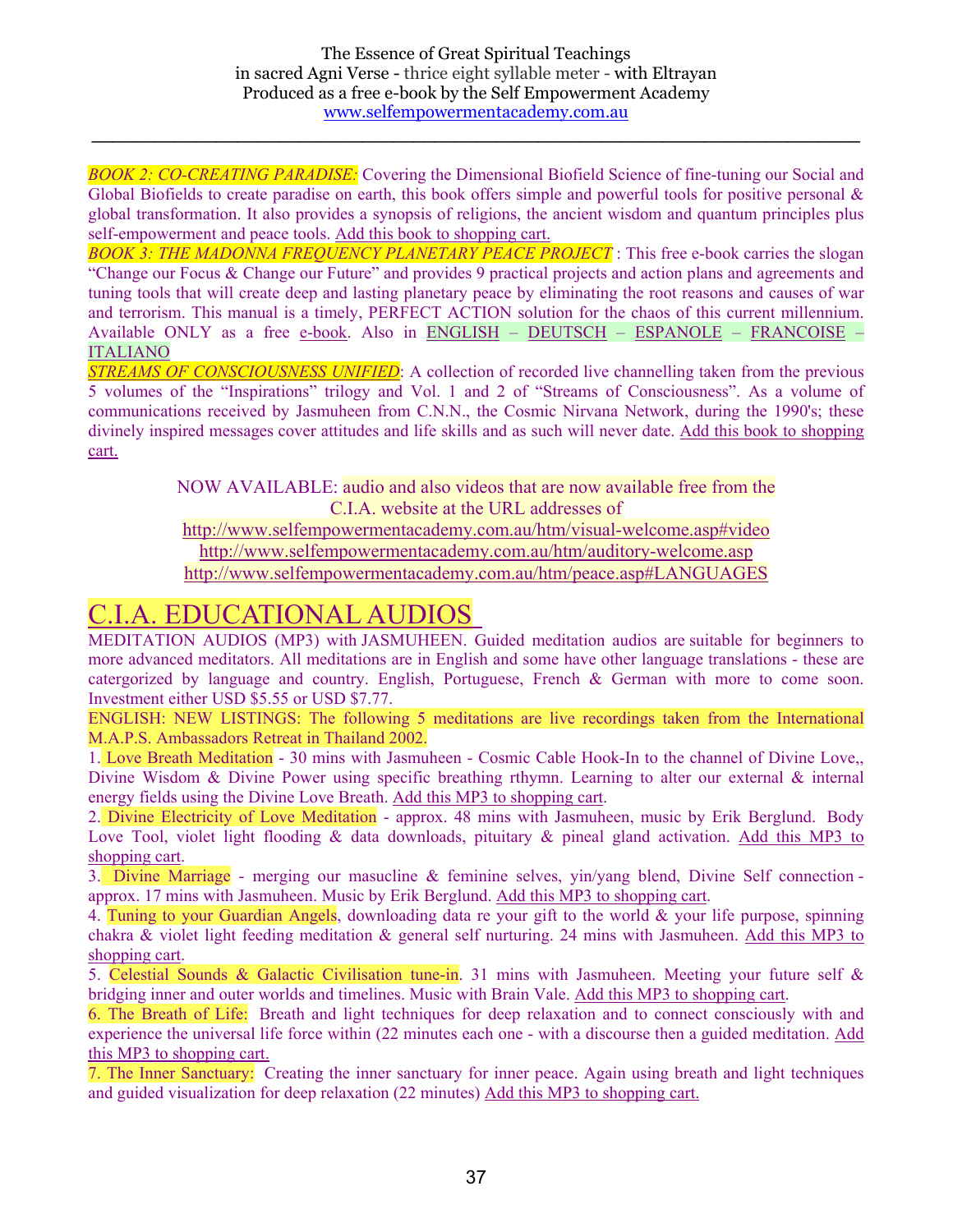8. Emotional Realignment: Dealing effortlessly and effectively with negative emotions and releasing past emotional 'baggage'. Realigning the energy field of the emotional body to higher frequencies of light using visualization with breath and light for an inner 'spring clean' (33 minutes). Add this MP3 to shopping cart.

9. Empowerment Meditation: Working with Ascended Master Lady Kwan Yin and the three-fold and violet flame. Connecting with and being empowered by the God / Goddess within (44 minutes) Add this MP3 to shopping cart.

10. Ascension Acceleration Meditation: Powerful affirmations, mantras, breath and light techniques to increase our light quotient and harmonize our energy fields. Combines the work of Jasmuheen and Dr J D Stone (44 mins). Add this MP3 to shopping cart.

11. Self-Healing Meditation: Meditation utilizing creative visualization and light to activate the light body and retune and revitalize the skeletal system, the nervous system, the bloodstream, the organs and increase the energy flow through the meridians. A gentle daily healing meditation to strengthen the physical body set to relaxing classical music. Add this MP3 to shopping cart.

12. Akashic Records Meditation - Activating the Inner Pyramid & Accessing the Akashic Records: Activating the crown  $\&$  brow chakras, the medulla oblongata, the pituitary  $\&$  pineal glands to form the inner pyramid for active telepathy and higher communications. Then using energy grids for linking into the Akashic Records to gain information for our life purpose and blueprint. Add this MP3 to shopping cart.

Also JASMUHEEN'S meditations on CD as MP3 files are now available in other languages at http://www.selfempowermentacademy.com.au/htm/cia-education.asp#audio

#### Stay up to date with Jasmuheen's activities via the Cosmic Internet Academy's Contact list.

1. C.I.A. & C.N.N. - Cosmic Nirvana Network Updates List: For those of you who choose to register with our C.N.N. LIST, you will receive general monthly or quarterly updates or whenever we at the Self Empowerment Academy and the C.I.A. feel there is something of value to share with you. It may be a global meditation time or perhaps some positive personally or globally benefiting research. Of course we always have C.N.N. - our incorruptible innernet, or inner plane, communications system which we are all learning to access as we activate our 6th sense of intuition and our 7th sense of knowing! However this new C.N.N. list is for our internet system. For more data on C.N.N. click here.

2. C.I.A. Retreat data list - updates and announcements. This list is for those who wish to receive data on the C.I.A. Training Retreats. Again contact will probably be about 3 or 4 times per year unless there is something extra to share. Those who place themselves on this list will also be in the running to be part of our C.I.A. FREE RETREAT LOTTERY, where we will select each year, at random, people to come to our retreats as our guests or as part of our 'two for the price of one' lottery.

For RETREAT data now go to www.jasmuheen.com/where.asp#retreat1 or

www.selfempowermentacademy.com.au/htm/training.asp#RETREATS

3.TEV - free online magazine subscription list. This list is for those who would rather receive noticifcation of when each new issue of TEV is ready so that you can download it from our website/s at your leisure. For your free TEV - current & back issues - go to www.selfempowermentacademy.com.au/htm/tev.asp

4. C.I.A. - Divine Nutrition Program Research Update list. The fourth list is for our C.I.A. - Divine Nutrition Program where we will keep you up to date on any new research with the living on light, pranic nourishment and Level 3 'freedom from physical limitations' phenomena that we discuss in the book "The Food of Gods". So if you are drawn to moving beyond physical limitations, then receiving data via this list may interest you. 5. C.I.A. & www.jasmuheen.com MADONNA FREQUENCY

PLANETARY PEACE PROGRAM update list is for updating you all with the Madonna Frequency Planetary Peace Program which is now available in German, French, Spanish, Italian and of course English and can be downloaded as a free e-book at www.selfempowermentacademy.com.au/htm/peace.asp

6. C.I.A. & www.jasmuheen.com MEDIA update list: As C.I.A. facilitator Jasmuheen has temporarily retired from doing most mainstream media work, updates to this list will be rare. Please note that your details are kept confidential at our C.I.A. and not passed on.